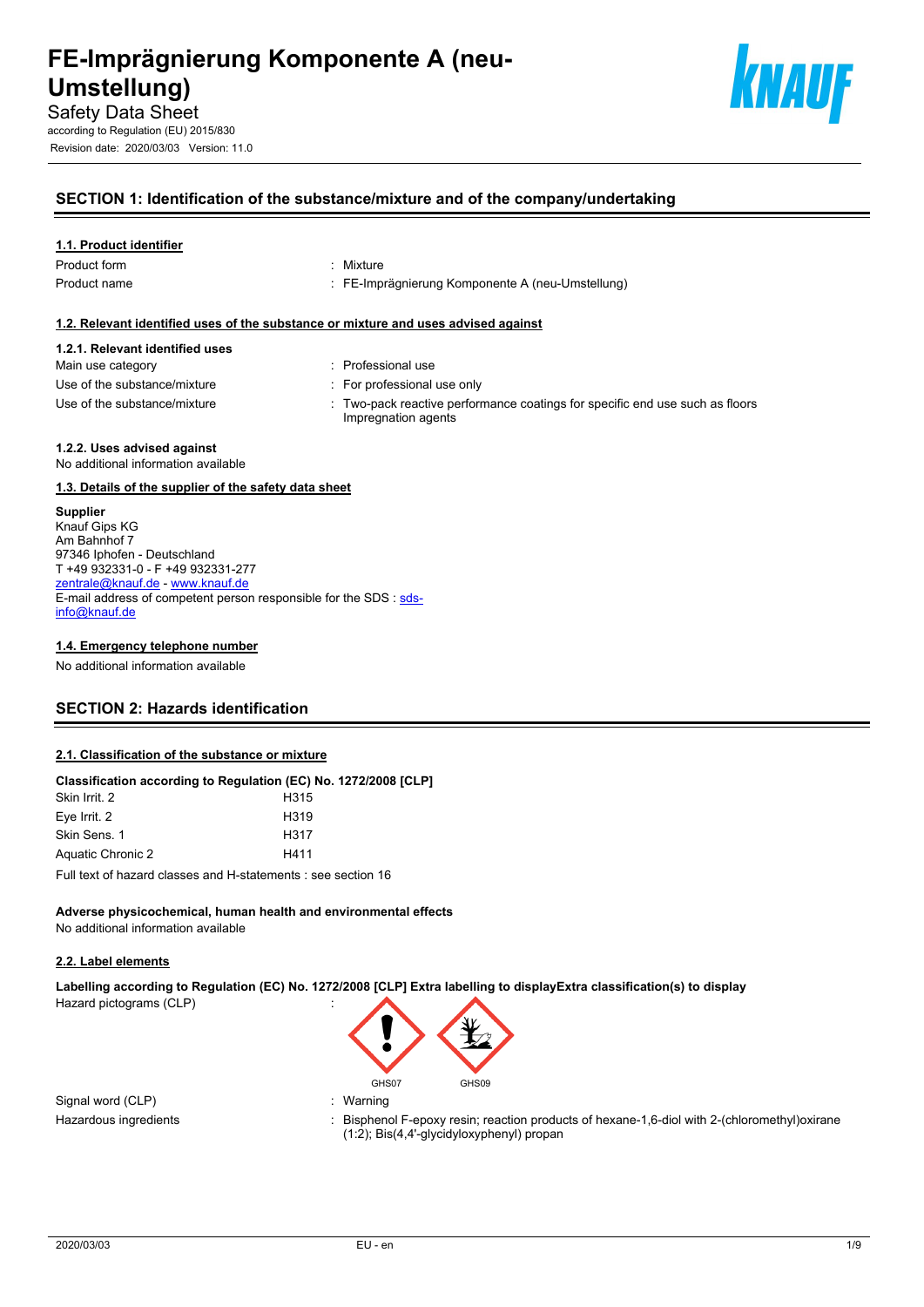## Safety Data Sheet

according to Regulation (EU) 2015/830



| Hazard statements (CLP)        | : H315 - Causes skin irritation.<br>H317 - May cause an allergic skin reaction.<br>H319 - Causes serious eye irritation.<br>H411 - Toxic to aquatic life with long lasting effects.                                                                                                                                                                                                                                                                                                                        |
|--------------------------------|------------------------------------------------------------------------------------------------------------------------------------------------------------------------------------------------------------------------------------------------------------------------------------------------------------------------------------------------------------------------------------------------------------------------------------------------------------------------------------------------------------|
| Precautionary statements (CLP) | : P273 - Avoid release to the environment.<br>P280 - Wear protective gloves, protective clothing, eye protection.<br>P305+P351+P338 - IF IN EYES: Rinse cautiously with water for several minutes. Remove<br>contact lenses, if present and easy to do. Continue rinsing.<br>P333+P313 - If skin irritation or rash occurs: Get medical advice/attention.<br>P337+P313 - If eye irritation persists: Get medical advice/attention.<br>P362+P364 - Take off contaminated clothing and wash it before reuse. |
| <b>EUH-statements</b>          | $\therefore$ EUH205 - Contains epoxy constituents. May produce an allergic reaction.                                                                                                                                                                                                                                                                                                                                                                                                                       |
| Extra phrases                  | MAXIMUM VOC CONTENT LIMIT VALUES FOR PAINTS AND VARNISHES. Product<br>Subcategory: i (Type: SB): 500 g/l<br>VOC content: < $0.5 \%$ (< 5.7 g/l)<br>The product is intended for professional use                                                                                                                                                                                                                                                                                                            |

## **2.3. Other hazards**

No additional information available

## **SECTION 3: Composition/information on ingredients**

#### **3.1. Substances**

Not applicable

## **3.2. Mixtures**

| <b>Name</b>                                                                  | <b>Product identifier</b>                                                                               | $\%$      | <b>Classification according to</b><br><b>Regulation (EC) No.</b><br>1272/2008 [CLP]        |
|------------------------------------------------------------------------------|---------------------------------------------------------------------------------------------------------|-----------|--------------------------------------------------------------------------------------------|
| Bis(4,4'-glycidyloxyphenyl) propan                                           | (CAS-No.) 1675-54-3<br>(EC-No.) 216-823-5<br>(EC Index-No.) 603-073-00-2<br>(REACH-no) 01-2119456619-26 | $55 - 60$ | <b>Skin Sens. 1. H317</b><br>Skin Irrit. 2, H315<br>Eye Irrit. 2, H319                     |
| Bisphenol F-epoxy resin                                                      | (CAS-No.) 9003-36-5<br>(EC-No.) 500-006-8<br>(REACH-no) 01-2119454392-40                                | $20 - 25$ | Skin Irrit. 2. H315<br><b>Skin Sens. 1. H317</b><br>Aquatic Chronic 2, H411                |
| reaction products of hexane-1,6-diol with 2-<br>(chloromethyl) oxirane (1:2) | (CAS-No.) 933999-84-9<br>(EC-No.) 618-939-5<br>(REACH-no) 01-2119463471-41                              | $15 - 20$ | Skin Sens. 1, H317<br>Skin Irrit. 2. H315<br>Eye Irrit. 2, H319<br>Aquatic Chronic 3, H412 |
| 3-glycidyloxypropyltrimethoxysilane                                          | (CAS-No.) 2530-83-8<br>(EC-No.) 219-784-2<br>(REACH-no) 01-2119513212-58                                | $1 - 5$   | Eye Dam. 1, H318                                                                           |
| <b>Specific concentration limits:</b>                                        |                                                                                                         |           |                                                                                            |

| <b>Name</b>                        | <b>Product identifier</b>                                                                               | <b>Specific concentration limits</b>                                     |
|------------------------------------|---------------------------------------------------------------------------------------------------------|--------------------------------------------------------------------------|
| Bis(4,4'-glycidyloxyphenyl) propan | (CAS-No.) 1675-54-3<br>(EC-No.) 216-823-5<br>(EC Index-No.) 603-073-00-2<br>(REACH-no) 01-2119456619-26 | ( $5 ≤ C < 100$ ) Skin Irrit. 2, H315<br>(5 ≤C < 100) Eye Irrit. 2, H319 |

Full text of H-statements: see section 16

## **SECTION 4: First aid measures**

| 4.1. Description of first aid measures |                                                                                                                                                                                                                         |
|----------------------------------------|-------------------------------------------------------------------------------------------------------------------------------------------------------------------------------------------------------------------------|
| First-aid measures general             | : Protection for the first aid staff. Move the affected person away from the contaminated area. In<br>case of accident or if you feel unwell, seek medical advice immediately (show the label where<br>possible).       |
| First-aid measures after inhalation    | : Remove the victim into fresh air. If breathing is difficult, remove victim to fresh air and keep at<br>rest in a position comfortable for breathing. When in doubt or if symptoms are observed, get<br>medical advice |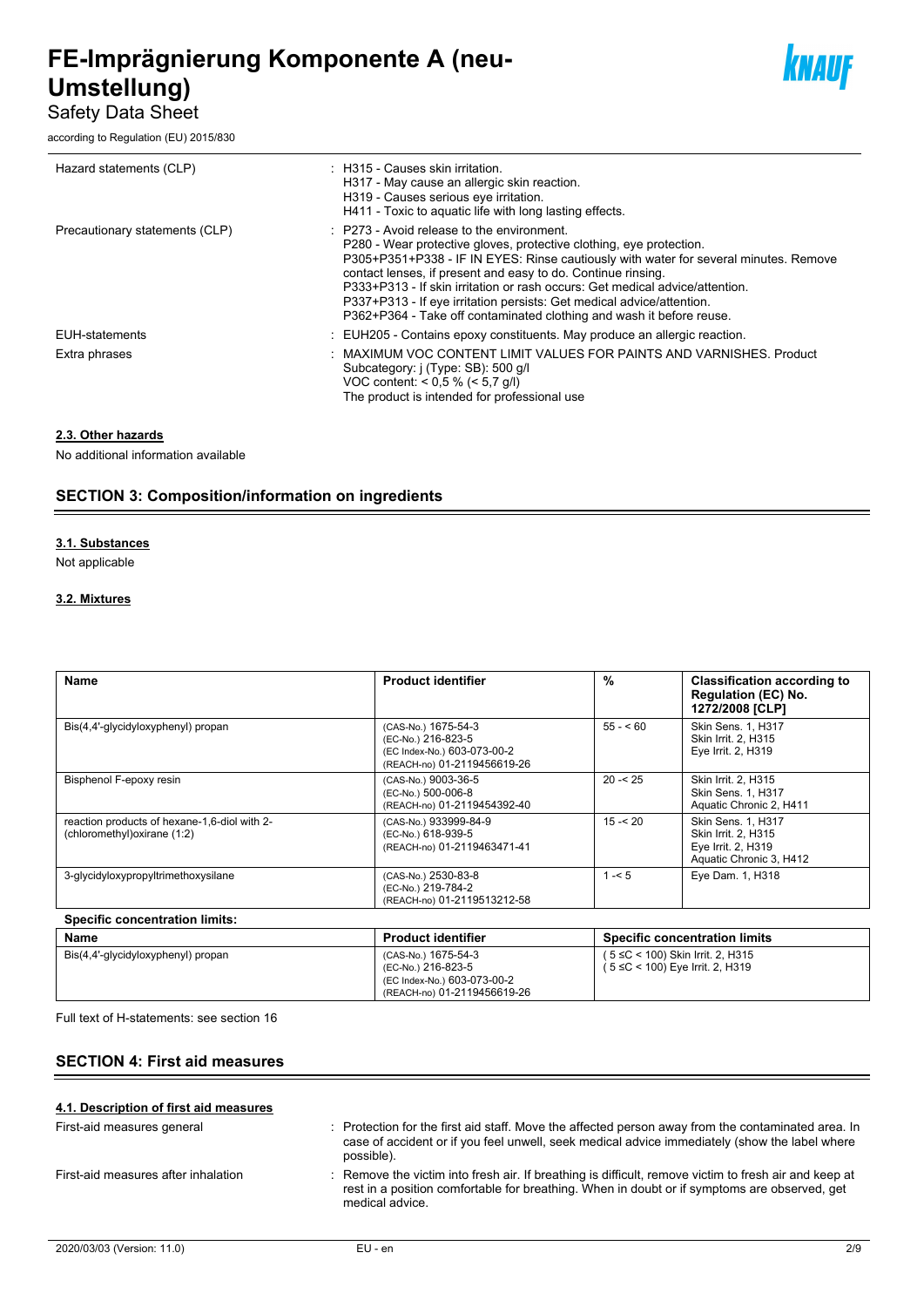## Safety Data Sheet

according to Regulation (EU) 2015/830



| First-aid measures after skin contact | : After contact with skin, wash immediately and thoroughly with polyethylene glycol, followed by<br>plenty of water. Take off immediately all contaminated clothing and wash it before reuse. Take<br>victim to a doctor if irritation persists. |
|---------------------------------------|--------------------------------------------------------------------------------------------------------------------------------------------------------------------------------------------------------------------------------------------------|
| First-aid measures after eye contact  | Rinse cautiously with water for several minutes. Remove contact lenses, if present and easy to<br>do. Continue rinsing. If irritation persists, consult an eye specialist.                                                                       |
| First-aid measures after ingestion    | : Rinse mouth. Drink plenty of water. When in doubt or if symptoms are observed, get medical<br>advice.                                                                                                                                          |

## **4.2. Most important symptoms and effects, both acute and delayed**

No additional information available

## **4.3. Indication of any immediate medical attention and special treatment needed** Treat symptomatically.

## **SECTION 5: Firefighting measures**

## **5.1. Extinguishing media**

| Suitable extinguishing media                               | : Carbon dioxide (CO2). Foam. extinguishing powder. Adapt extinguishing media to the<br>environment.                                               |
|------------------------------------------------------------|----------------------------------------------------------------------------------------------------------------------------------------------------|
| Unsuitable extinguishing media                             | : high volume water jet.                                                                                                                           |
| 5.2. Special hazards arising from the substance or mixture |                                                                                                                                                    |
| Fire hazard                                                | : Not flammable.                                                                                                                                   |
| 5.3. Advice for firefighters                               |                                                                                                                                                    |
| Protection during firefighting                             | : Use self-contained breathing apparatus and chemically protective clothing. Full suit.                                                            |
| Other information                                          | : Use water spray to disperse the vapours. Do not dispose of fire-fighting water in the<br>environment. Prevent entry to sewers and public waters. |

## **SECTION 6: Accidental release measures**

## **6.1. Personal precautions, protective equipment and emergency procedures**

| General measures                                                          | : Ensure adequate air ventilation. Do not breathe gas/fumes/vapour/spray. Avoid contact with<br>skin, eyes and clothing. Wear personal protective equipment. |
|---------------------------------------------------------------------------|--------------------------------------------------------------------------------------------------------------------------------------------------------------|
| 6.1.1. For non-emergency personnel<br>No additional information available |                                                                                                                                                              |
| 6.1.2. For emergency responders<br>No additional information available    |                                                                                                                                                              |
| 6.2. Environmental precautions                                            |                                                                                                                                                              |
| Do not flush into surface water or sewer system.                          |                                                                                                                                                              |
| 6.3. Methods and material for containment and cleaning up                 |                                                                                                                                                              |
| For containment                                                           | : Contain the spilled material by bunding.                                                                                                                   |

Methods for cleaning up : Absorb with liquid-binding material (e.g. sand, diatomaceous earth, acid- or universal binding agents). For further information refer to section 13.

## **6.4. Reference to other sections**

See Heading 7. See Heading 8. See Heading 13.

## **SECTION 7: Handling and storage**

| 7.1. Precautions for safe handling |                                                                                                                                                                                                                                                                                                |
|------------------------------------|------------------------------------------------------------------------------------------------------------------------------------------------------------------------------------------------------------------------------------------------------------------------------------------------|
| Precautions for safe handling      | : Ensure good ventilation of the work station. Obtain special instructions before use. Do not<br>handle until all safety precautions have been read and understood. Avoid contact with skin and<br>eyes. Wear personal protective equipment. Avoid breathing dust/fume/gas/mist/vapours/spray. |
| Hygiene measures                   | : Wash contaminated clothing before reuse. Contaminated work clothing should not be allowed<br>out of the workplace. Do not eat, drink or smoke when using this product. Always wash hands<br>after handling the product.                                                                      |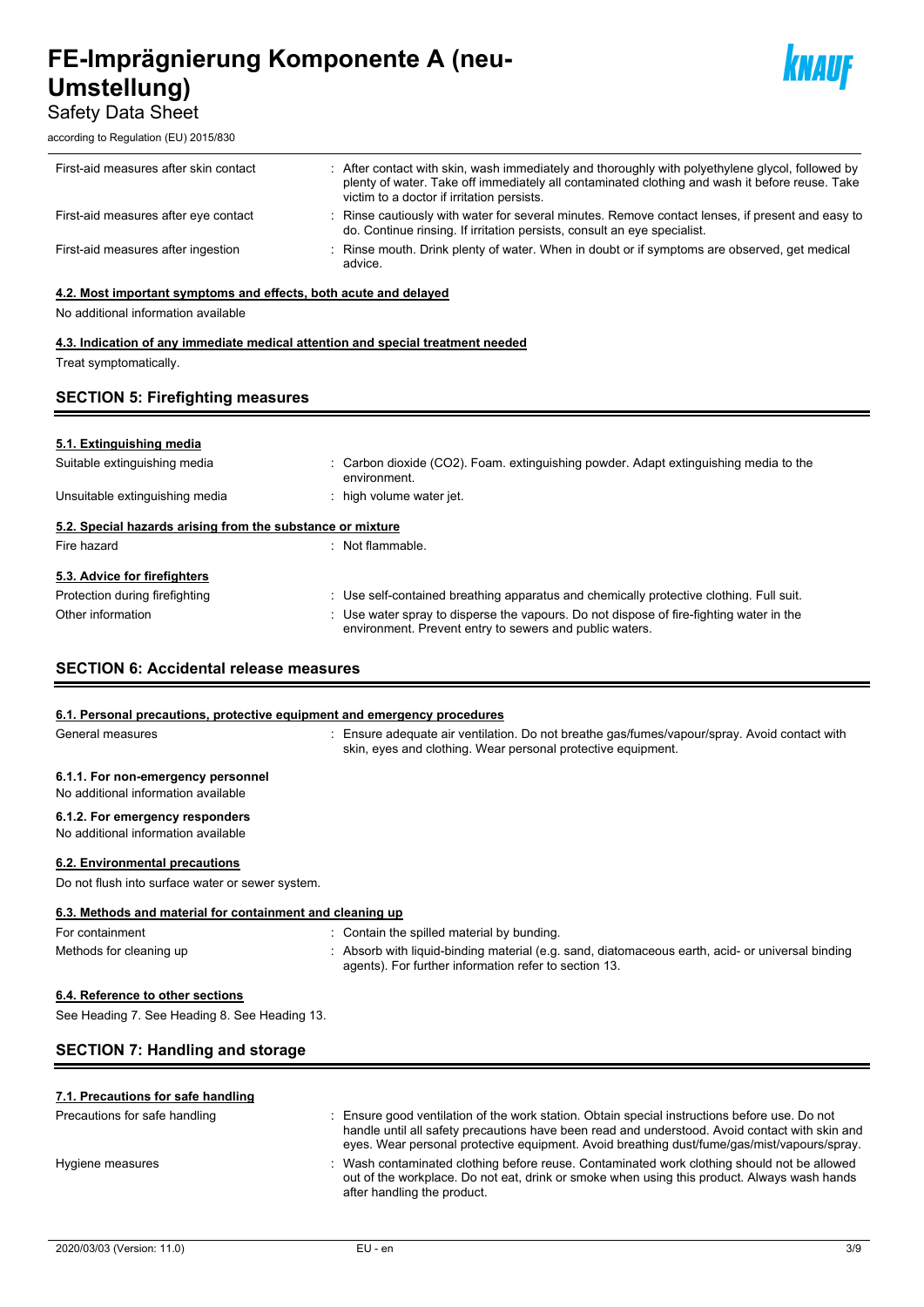according to Regulation (EU) 2015/830



#### **7.2. Conditions for safe storage, including any incompatibilities**

| Storage conditions           | : Keep container tightly closed. Store in a place accessible by authorised persons only. Use<br>appropriate ventilation. Keep only in original container. Store in a dry place. |
|------------------------------|---------------------------------------------------------------------------------------------------------------------------------------------------------------------------------|
| Storage temperature          | $10 - 30$ °C                                                                                                                                                                    |
| Information on mixed storage | . TRGS 510: Storage of hazardous substances in non-stationary containers.                                                                                                       |
| 73 Snacific and usals)       |                                                                                                                                                                                 |

#### **7.3. Specific end use(s)**

No additional information available

## **SECTION 8: Exposure controls/personal protection**

#### **8.1. Control parameters**

No additional information available

### **8.2. Exposure controls**

#### **Appropriate engineering controls:**

Use appropriate ventilation. Do not breathe gas/fumes/vapour/spray.

#### **Hand protection:**

Choosing the proper glove is a decision that depends not only on the type of material, but also on other quality features, which differ for each manufacturer. Please follow the instructions related to the permeability and the penetration time provided by the manufacturer

| <b>Type</b>                                                                        | Material                              | Permeation            | Thickness (mm) | <b>Penetration</b> | Standard          |
|------------------------------------------------------------------------------------|---------------------------------------|-----------------------|----------------|--------------------|-------------------|
| Chemically resistant<br>protective gloves,<br>Long term exposure                   | Viton                                 | $2$ ( $>$ 30 minutes) | 0,4            |                    | <b>EN ISO 374</b> |
| Chemically resistant<br>protective gloves.<br>Short term exposure,<br>Splash guard | Butyl rubber, Nitrile<br>rubber (NBR) |                       | 0,4            |                    | <b>EN ISO 374</b> |

#### **Eye protection:**

#### Protective goggles

| Type                  | Use | <b>Characteristics</b> | Standard |
|-----------------------|-----|------------------------|----------|
| Sealed safety goggles |     |                        |          |

#### **Skin and body protection:**

Wear suitable protective clothing

| <b>Type</b>         | <b>Standard</b> |
|---------------------|-----------------|
| safety foot-wear    | EN ISO 20345    |
| Wear long sleeves   |                 |
| Rubber apron, boots | EN 14605        |

#### **Respiratory protection:**

No respiratory protection needed under normal use conditions

| <b>Device</b>                   | <b>Filter type</b>                                     | <b>Condition</b>  | <b>Standard</b> |
|---------------------------------|--------------------------------------------------------|-------------------|-----------------|
| Breathing apparatus with filter | Type A - High-boiling ( $>65$ °C)<br>organic compounds | Vapour protection | EN 14387        |



#### **Environmental exposure controls:**

Avoid release to the environment.

**Consumer exposure controls:**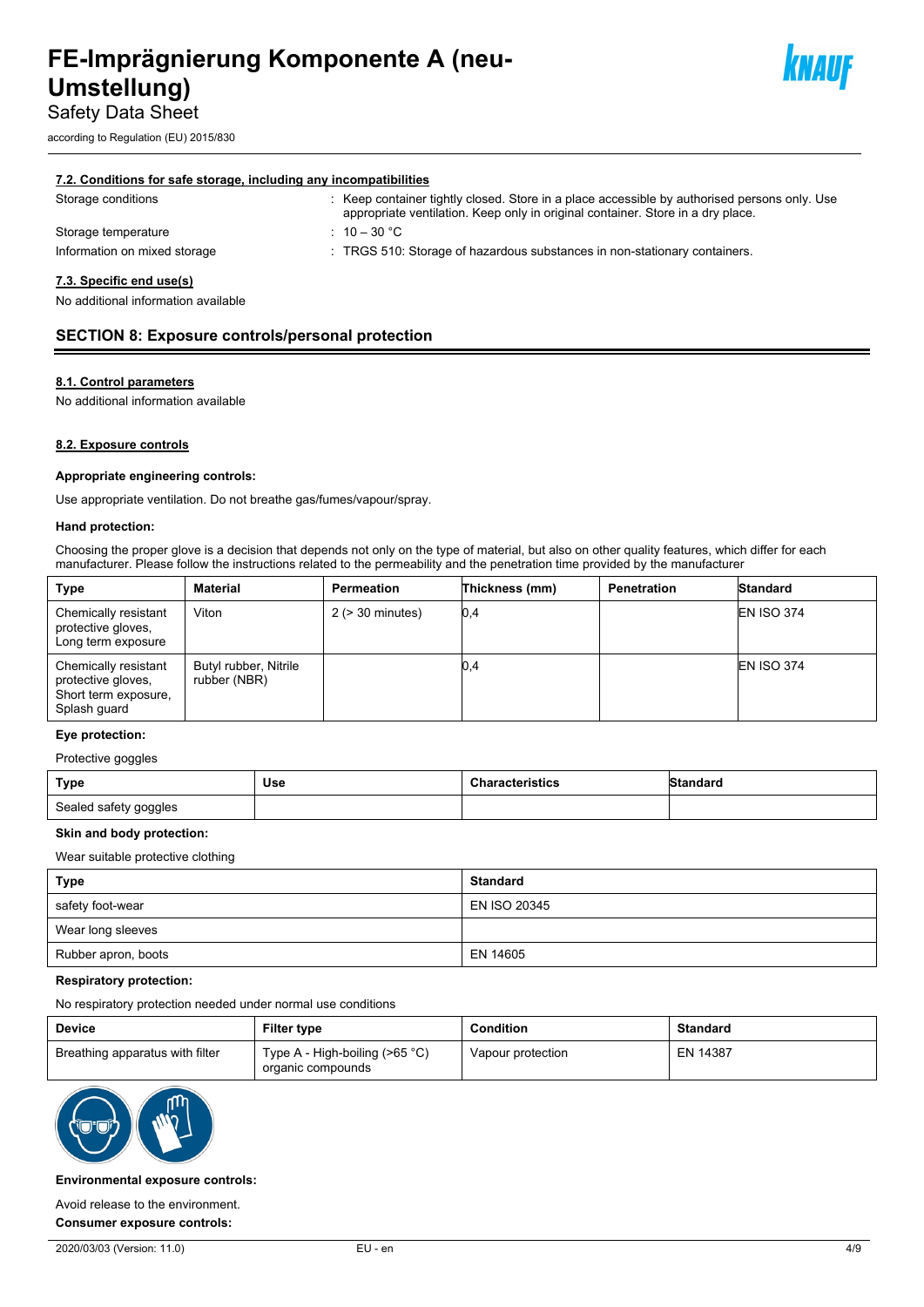

Safety Data Sheet

according to Regulation (EU) 2015/830

Do not breathe gas/fumes/vapour/spray. Take off immediately all contaminated clothing. Skin protection. Do not eat, drink or smoke when using this product. Always wash hands and face immediately after handling this product, and once again before leaving the workplace.

## **SECTION 9: Physical and chemical properties**

#### **9.1. Information on basic physical and chemical properties**

| Physical state                                  | : Liquid                                       |
|-------------------------------------------------|------------------------------------------------|
| Appearance                                      | Liquid.                                        |
| Colour                                          | : Transparent.                                 |
| Odour                                           | : Mild odour.                                  |
| Odour threshold                                 | No data available                              |
| рH                                              | No data available                              |
| Relative evaporation rate (butylacetate=1)      | : No data available                            |
| Melting point                                   | : No data available                            |
| Freezing point                                  | : No data available                            |
| Boiling point                                   | : No data available                            |
| Flash point                                     | $>93$ °C                                       |
| Auto-ignition temperature                       | : No data available                            |
| Decomposition temperature                       | : No data available                            |
| Flammability (solid, gas)                       | : No data available                            |
| Vapour pressure                                 | : No data available                            |
| Relative vapour density at 20 °C                | : No data available                            |
| Relative density                                | : No data available                            |
| Density                                         | : ≈ 1,14 g/cm <sup>3</sup> (23 °C, ISO 2811-2) |
| Solubility                                      | No data available                              |
| Partition coefficient n-octanol/water (Log Pow) | : No data available                            |
| Viscosity, kinematic                            | : No data available                            |
| Viscosity, dynamic                              | : $510 - 770$ mPa·s (25 °C, ISO 2884-1)        |
| <b>Explosive properties</b>                     | : No data available                            |
| Oxidising properties                            | : No data available                            |
| <b>Explosive limits</b>                         | : No data available                            |
| 9.2. Other information                          |                                                |
| VOC content                                     | : $< 0.5 \% (< 5.7$ g/l)                       |

## **SECTION 10: Stability and reactivity**

#### **10.1. Reactivity**

The product is non-reactive under normal conditions of use, storage and transport.

## **10.2. Chemical stability**

Stable under normal conditions.

#### **10.3. Possibility of hazardous reactions**

No dangerous reactions known under normal conditions of use.

#### **10.4. Conditions to avoid**

None under recommended storage and handling conditions (see section 7).

#### **10.5. Incompatible materials**

No information available.

#### **10.6. Hazardous decomposition products**

Under normal conditions of storage and use, hazardous decomposition products should not be produced.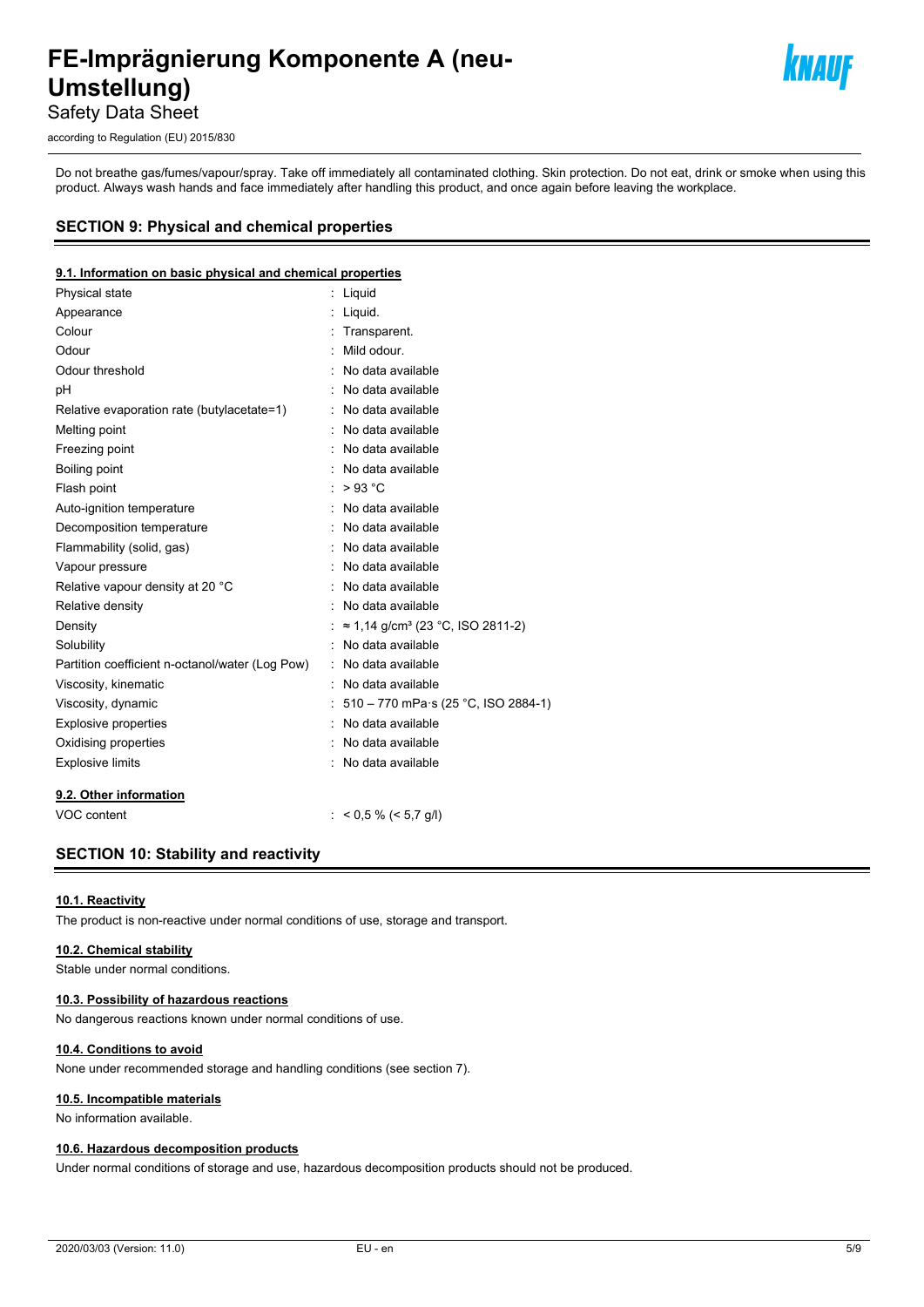

*knauf* 

Safety Data Sheet

according to Regulation (EU) 2015/830

## **SECTION 11: Toxicological information**

## **11.1. Information on toxicological effects**

Acute toxicity in the contract of the contract of the contract of the contract of the contract of the contract of the contract of the contract of the contract of the contract of the contract of the contract of the contract

| Bisphenol F-epoxy resin (9003-36-5) |              |  |
|-------------------------------------|--------------|--|
| │ LD50 oral rat                     | > 2000 mg/kg |  |
|                                     |              |  |
|                                     |              |  |

| reaction products of hexane-1,6-diol with 2-(chloromethyl)oxirane (1:2) (933999-84-9) |                                                                                                                              |
|---------------------------------------------------------------------------------------|------------------------------------------------------------------------------------------------------------------------------|
| LD50 oral rat                                                                         | 2189 mg/kg bodyweight (OECD 401: Acute Oral Toxicity, Rat, Male / female, Experimental<br>value, Oral, $15 \text{ day}(s)$ ) |
|                                                                                       |                                                                                                                              |

| 3-glycidyloxypropyltrimethoxysilane (2530-83-8) |                                                                                                                          |  |
|-------------------------------------------------|--------------------------------------------------------------------------------------------------------------------------|--|
| LD50 oral rat                                   | 8025 mg/kg bodyweight (Equivalent or similar to OECD 401, Rat, Male / female, Experimental<br>value, Oral)               |  |
| LD50 dermal rabbit                              | 4250 mg/kg bodyweight (Equivalent or similar to OECD 402, 24 h, Rabbit, Male, Experimental<br>value, Dermal)             |  |
| LC50 inhalation rat (mg/l)                      | > 5.3 mg/l air (Equivalent or similar to OECD 403, 4 h, Rat, Male / female, Experimental value,<br>Inhalation (aerosol)) |  |
| Skin corrosion/irritation                       | Causes skin irritation.                                                                                                  |  |
| Serious eye damage/irritation                   | : Causes serious eye irritation.                                                                                         |  |
| Respiratory or skin sensitisation               | : May cause an allergic skin reaction.                                                                                   |  |
| Germ cell mutagenicity                          | Suspected of causing genetic defects                                                                                     |  |
| Carcinogenicity<br>۰.                           | Not classified                                                                                                           |  |
| Reproductive toxicity                           | : Not classified                                                                                                         |  |
| STOT-single exposure                            | Not classified                                                                                                           |  |
| STOT-repeated exposure                          | Not classified                                                                                                           |  |
| Aspiration hazard                               | Not classified                                                                                                           |  |

## **SECTION 12: Ecological information**

## **12.1. Toxicity**

| reaction products of hexane-1,6-diol with 2-(chloromethyl) oxirane (1:2) (933999-84-9) |                                                                                                                                             |
|----------------------------------------------------------------------------------------|---------------------------------------------------------------------------------------------------------------------------------------------|
| LC50 fish 1                                                                            | 30 mg/l (OECD 203: Fish, Acute Toxicity Test, 96 h, Oncorhynchus mykiss, Semi-static<br>system, Fresh water, Experimental value, GLP)       |
| EC50 Daphnia 1                                                                         | 39 – 57 mg/l (OECD 202: Daphnia sp. Acute Immobilisation Test, 48 h, Daphnia magna, Static<br>system, Fresh water, Experimental value, GLP) |

| 3-glycidyloxypropyltrimethoxysilane (2530-83-8) |                                                                                                        |
|-------------------------------------------------|--------------------------------------------------------------------------------------------------------|
| $LC50$ fish 1                                   | 55 mg/l (EU Method C.1, 96 h, Cyprinus carpio, Semi-static system, Fresh water,<br>Experimental value) |
| LC50 fish 2                                     | 237 mg/l (96 h, Salmo gairdneri, Static system, Literature, Young)                                     |
| EC50 Daphnia 1                                  | 473 – 710 mg/l (48 h, Daphnia magna, Literature)                                                       |
| ErC50 (algae)                                   | 350 mg/l (72 h, Selenastrum capricornutum, Literature)                                                 |

## **12.2. Persistence and degradability**

| reaction products of hexane-1,6-diol with 2-(chloromethyl)oxirane (1:2) (933999-84-9) |                                     |  |
|---------------------------------------------------------------------------------------|-------------------------------------|--|
| Persistence and degradability                                                         | Not readily biodegradable in water. |  |
|                                                                                       |                                     |  |
| 3-glycidyloxypropyltrimethoxysilane (2530-83-8)                                       |                                     |  |
| Persistence and degradability                                                         | Not readily biodegradable in water. |  |
|                                                                                       |                                     |  |

| . . 1675-54-?`<br>Bis(4<br>'-ulv<br>.<br>ovar<br>ЮĽ |                                         |
|-----------------------------------------------------|-----------------------------------------|
| <br>.<br>ື<br>and<br>, gegragability<br>.SICIILC    | bilitv<br>available.<br>-316<br>` wate. |

## **12.3. Bioaccumulative potential**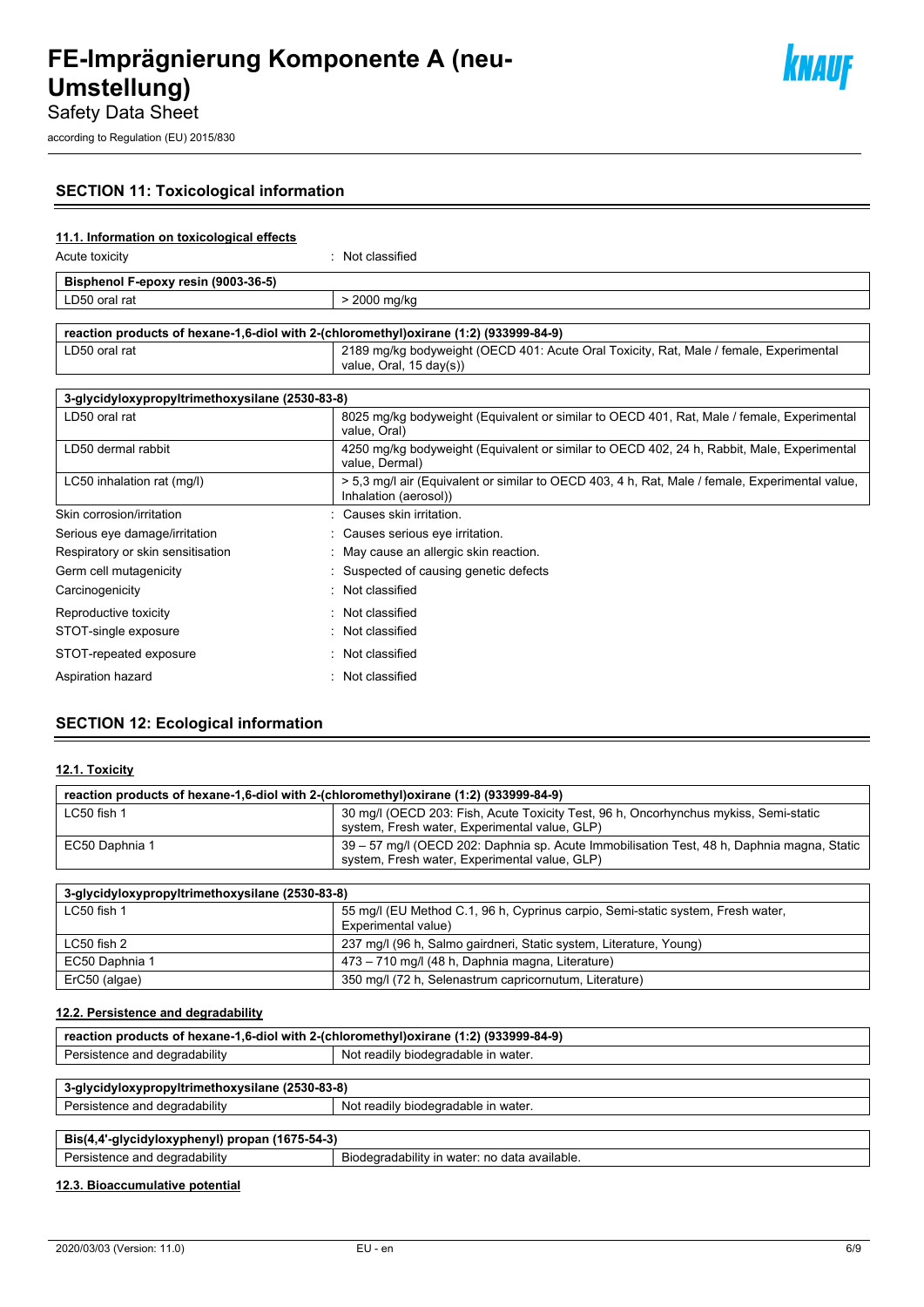

Safety Data Sheet

according to Regulation (EU) 2015/830

| reaction products of hexane-1,6-diol with 2-(chloromethyl) oxirane (1:2) (933999-84-9) |                                                                                                                      |  |
|----------------------------------------------------------------------------------------|----------------------------------------------------------------------------------------------------------------------|--|
| Partition coefficient n-octanol/water (Log Pow)                                        | 0,822 (Experimental value, OECD 107: Partition Coefficient (n-octanol/water): Shake Flask<br>Method, $20^{\circ}$ C) |  |
| Bioaccumulative potential                                                              | Low potential for bioaccumulation (Log Kow $<$ 4).                                                                   |  |
|                                                                                        |                                                                                                                      |  |
| 3-glycidyloxypropyltrimethoxysilane (2530-83-8)                                        |                                                                                                                      |  |
| Partition coefficient n-octanol/water (Log Pow)                                        | -0,92 (Estimated value)                                                                                              |  |
| Bioaccumulative potential                                                              | Not bioaccumulative.                                                                                                 |  |
|                                                                                        |                                                                                                                      |  |
| Bis(4,4'-glycidyloxyphenyl) propan (1675-54-3)                                         |                                                                                                                      |  |
| Bioaccumulative potential                                                              | Not bioaccumulative.                                                                                                 |  |

## **12.4. Mobility in soil**

| reaction products of hexane-1,6-diol with 2-(chloromethyl) oxirane (1:2) (933999-84-9) |                                                                                                                                                                                          |
|----------------------------------------------------------------------------------------|------------------------------------------------------------------------------------------------------------------------------------------------------------------------------------------|
| Partition coefficient n-octanol/water (Log Koc)                                        | 2,98 (log Koc, OECD 121: Estimation of the Adsorption Coefficient (Koc) on Soil and on<br>Sewage Sludge using High Performance Liquid Chromatography (HPLC), Experimental value,<br>GLP) |
| Ecology - soil                                                                         | Low potential for adsorption in soil.                                                                                                                                                    |
| 3-glycidyloxypropyltrimethoxysilane (2530-83-8)                                        |                                                                                                                                                                                          |
| Ecology - soil                                                                         | No (test) data on mobility of the substance available.                                                                                                                                   |

## **12.5. Results of PBT and vPvB assessment**

| Component                                                                                  |                                                                                                                                                                                 |
|--------------------------------------------------------------------------------------------|---------------------------------------------------------------------------------------------------------------------------------------------------------------------------------|
| reaction products of hexane-1,6-diol with 2-<br>(chloromethyl) oxirane (1:2) (933999-84-9) | This substance/mixture does not meet the PBT criteria of REACH regulation, annex XIII<br>This substance/mixture does not meet the vPvB criteria of REACH requlation, annex XIII |
| 3-glycidyloxypropyltrimethoxysilane (2530-83-                                              | This substance/mixture does not meet the PBT criteria of REACH regulation, annex XIII<br>This substance/mixture does not meet the vPvB criteria of REACH regulation, annex XIII |

#### **12.6. Other adverse effects**

No additional information available

## **SECTION 13: Disposal considerations**

#### **13.1. Waste treatment methods**

| Waste treatment methods                    | : Dispose of contents/container in accordance with licensed collector's sorting instructions.                                                                                           |
|--------------------------------------------|-----------------------------------------------------------------------------------------------------------------------------------------------------------------------------------------|
| Product/Packaging disposal recommendations | Prevent liquid from entering sewers, watercourses, underground or low areas. Dispose as<br>hazardous waste.                                                                             |
| Additional information                     | : Avoid sub-soil penetration. Disposal must be done according to official regulations.                                                                                                  |
| European List of Waste (LoW) code          | : 08 01 11* - waste paint and varnish containing organic solvents or other dangerous substances<br>15 01 10* - packaging containing residues of or contaminated by dangerous substances |

## **SECTION 14: Transport information**

| In accordance with ADR / RID / IMDG / IATA / ADN                                         |                                                                                          |                                                                         |                                                                                   |                                                                                          |
|------------------------------------------------------------------------------------------|------------------------------------------------------------------------------------------|-------------------------------------------------------------------------|-----------------------------------------------------------------------------------|------------------------------------------------------------------------------------------|
| <b>ADR</b>                                                                               | <b>IMDG</b>                                                                              | <b>IATA</b>                                                             | <b>ADN</b>                                                                        | <b>RID</b>                                                                               |
| 14.1. UN number                                                                          |                                                                                          |                                                                         |                                                                                   |                                                                                          |
| 3082                                                                                     | 3082                                                                                     | 3082                                                                    | 3082                                                                              | 3082                                                                                     |
| 14.2. UN proper shipping name                                                            |                                                                                          |                                                                         |                                                                                   |                                                                                          |
| <b>ENVIRONMENTALLY</b><br><b>HAZARDOUS</b><br>SUBSTANCE, LIQUID,<br>N.O.S. (Epoxy resin) | <b>ENVIRONMENTALLY</b><br><b>HAZARDOUS</b><br>SUBSTANCE, LIQUID,<br>N.O.S. (Epoxy resin) | Environmentally<br>hazardous substance,<br>liquid, n.o.s. (Epoxy resin) | ENVIRONMENTALLY<br><b>HAZARDOUS</b><br>SUBSTANCE, LIQUID,<br>N.O.S. (Epoxy resin) | <b>ENVIRONMENTALLY</b><br><b>HAZARDOUS</b><br>SUBSTANCE, LIQUID,<br>N.O.S. (Epoxy resin) |
| 14.3. Transport hazard class(es)                                                         |                                                                                          |                                                                         |                                                                                   |                                                                                          |
| 9                                                                                        | 9                                                                                        | 9                                                                       | 9                                                                                 | 9                                                                                        |
|                                                                                          |                                                                                          |                                                                         |                                                                                   |                                                                                          |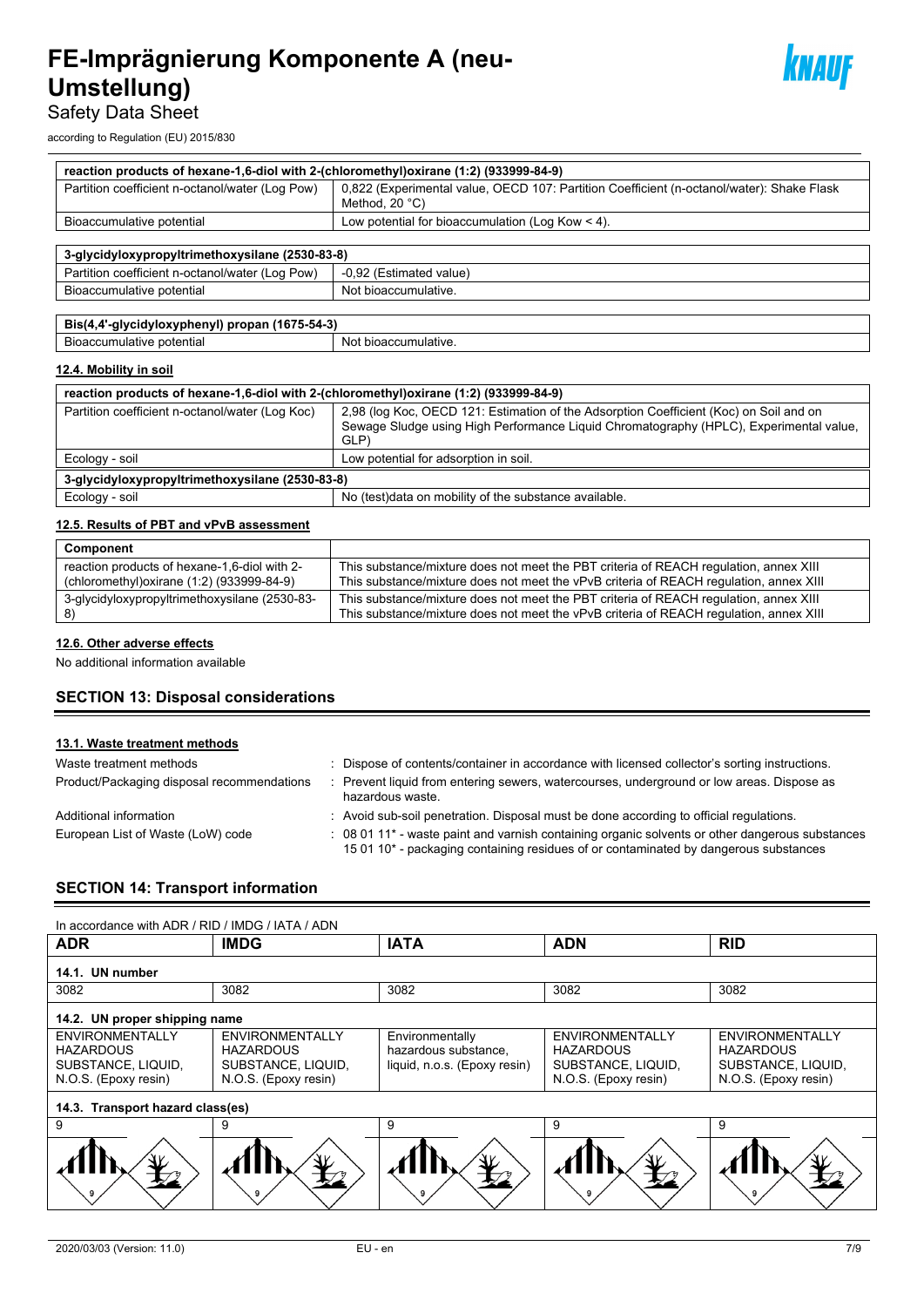

Safety Data Sheet

according to Regulation (EU) 2015/830

| <b>ADR</b>                            | <b>IMDG</b>                                                    | <b>IATA</b>                            | <b>ADN</b>                            | <b>RID</b>                            |
|---------------------------------------|----------------------------------------------------------------|----------------------------------------|---------------------------------------|---------------------------------------|
| 14.4. Packing group                   |                                                                |                                        |                                       |                                       |
| Ш                                     | Ш                                                              | Ш                                      | Ш                                     | $\mathbf{m}$                          |
| 14.5. Environmental hazards           |                                                                |                                        |                                       |                                       |
| Dangerous for the<br>environment: Yes | Dangerous for the<br>environment: Yes<br>Marine pollutant: Yes | Dangerous for the<br>environment: Yes  | Dangerous for the<br>environment: Yes | Dangerous for the<br>environment: Yes |
|                                       |                                                                | No supplementary information available |                                       |                                       |

#### **14.6. Special precautions for user**

| - Overland transport                         |    |                |
|----------------------------------------------|----|----------------|
| Classification code (ADR)                    |    | M <sub>6</sub> |
| Limited quantities (ADR)                     |    | : 51           |
| Excepted quantities (ADR)                    |    | $\pm$ E1       |
| Transport category (ADR)                     |    | $\therefore$ 3 |
| Tunnel restriction code (ADR)                |    | $\mathbb{R}^2$ |
| - Transport by sea                           |    |                |
| Limited quantities (IMDG)                    |    | : 5 L          |
| Excepted quantities (IMDG)                   |    | $E = 1$        |
| - Air transport                              |    |                |
| PCA Excepted quantities (IATA)               |    | : E1           |
| PCA limited quantity max net quantity (IATA) | t. | 30kgG          |
| - Inland waterway transport                  |    |                |
| Classification code (ADN)                    |    | M <sub>6</sub> |
| Limited quantities (ADN)                     |    | : 5 L          |
| Excepted quantities (ADN)                    |    | $E = 1$        |
| - Rail transport                             |    |                |
| Classification code (RID)                    |    | M <sub>6</sub> |
| Limited quantities (RID)                     |    | : 5L           |
| Excepted quantities (RID)                    |    | : E1           |
|                                              |    |                |

**14.7. Transport in bulk according to Annex II of Marpol and the IBC Code**

Not applicable

## **SECTION 15: Regulatory information**

## **15.1. Safety, health and environmental regulations/legislation specific for the substance or mixture**

## **15.1.1. EU-Regulations**

Contains no REACH substances with Annex XVII restrictions Contains no substance on the REACH candidate list Contains no REACH Annex XIV substances

| VOC content        | : $< 0.5 \% (< 5.7$ g/l) |
|--------------------|--------------------------|
| Seveso Information | $\pm$ E2                 |

## **15.1.2. National regulations**

No additional information available

## **15.2. Chemical safety assessment**

No additional information available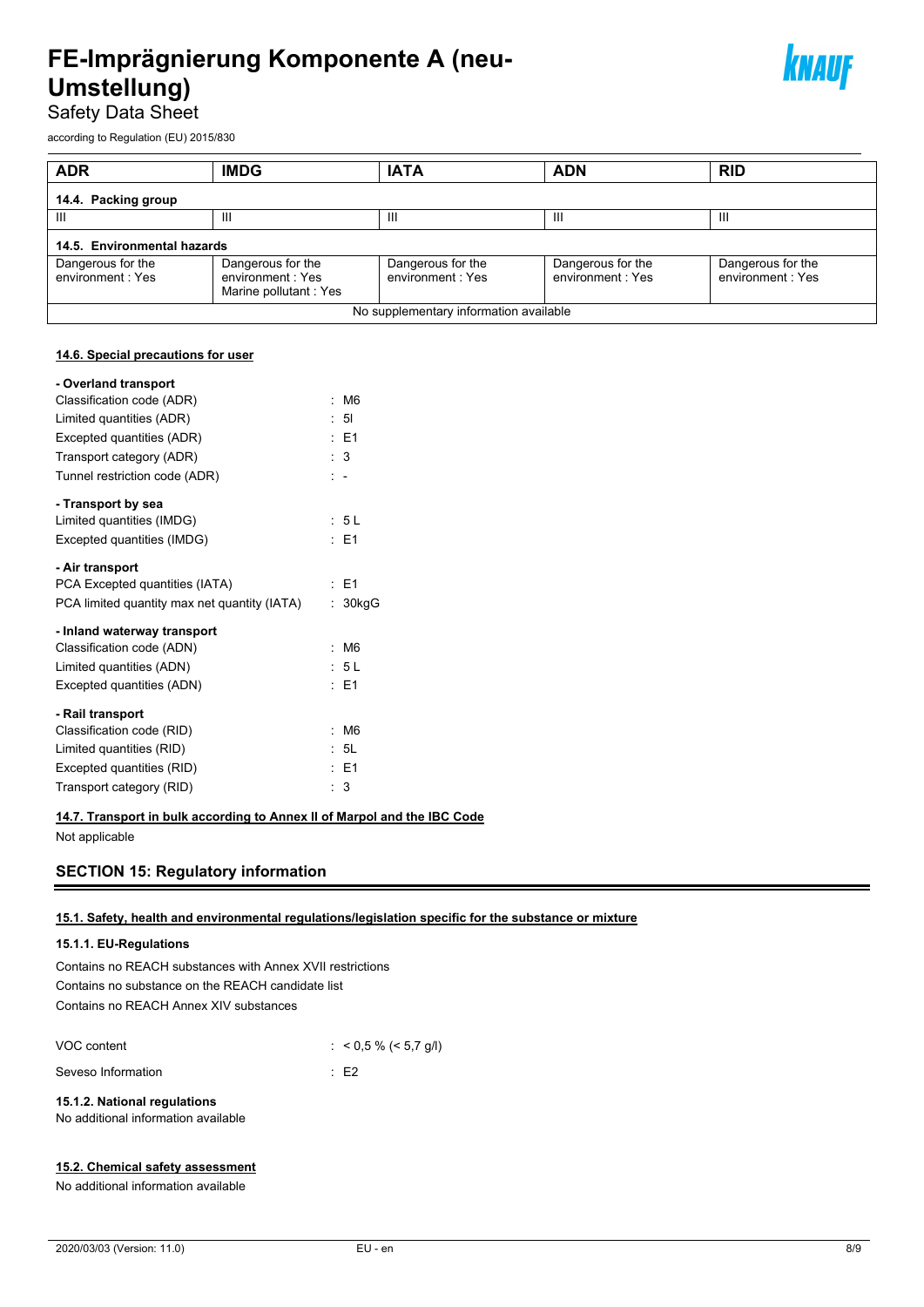Safety Data Sheet

according to Regulation (EU) 2015/830

## **SECTION 16: Other information**

Other information : Technical information service (see point 1):

A call to Knauf Direkt will be charged at 0.39 € per minute. Callers, the telephone numbers of whom are not saved in the Knauf Gips KG address database, e.g. private property owners or noncustomers, will pay 1.69 € per minute from the German network. Callers using mobile telephones will be charged according to the network provider and tariff.

knauf

| Hazardous to the aquatic environment - Chronic Hazard, Category 2<br>Aquatic Chronic 2<br>Hazardous to the aquatic environment - Chronic Hazard, Category 3<br>Aquatic Chronic 3<br>Serious eye damage/eye irritation, Category 1<br>Eye Dam. 1<br>Serious eye damage/eye irritation, Category 2<br>Eye Irrit. 2<br>Skin Irrit. 2<br>Skin corrosion/irritation, Category 2<br>Skin Sens. 1<br>Skin sensitisation, Category 1<br>Causes skin irritation.<br>H315<br>H317<br>May cause an allergic skin reaction.<br>H318<br>Causes serious eye damage. |
|-------------------------------------------------------------------------------------------------------------------------------------------------------------------------------------------------------------------------------------------------------------------------------------------------------------------------------------------------------------------------------------------------------------------------------------------------------------------------------------------------------------------------------------------------------|
|                                                                                                                                                                                                                                                                                                                                                                                                                                                                                                                                                       |
|                                                                                                                                                                                                                                                                                                                                                                                                                                                                                                                                                       |
|                                                                                                                                                                                                                                                                                                                                                                                                                                                                                                                                                       |
|                                                                                                                                                                                                                                                                                                                                                                                                                                                                                                                                                       |
|                                                                                                                                                                                                                                                                                                                                                                                                                                                                                                                                                       |
|                                                                                                                                                                                                                                                                                                                                                                                                                                                                                                                                                       |
|                                                                                                                                                                                                                                                                                                                                                                                                                                                                                                                                                       |
|                                                                                                                                                                                                                                                                                                                                                                                                                                                                                                                                                       |
|                                                                                                                                                                                                                                                                                                                                                                                                                                                                                                                                                       |
| Causes serious eye irritation.<br>H319                                                                                                                                                                                                                                                                                                                                                                                                                                                                                                                |
| Toxic to aquatic life with long lasting effects.<br>H411                                                                                                                                                                                                                                                                                                                                                                                                                                                                                              |
| H412<br>Harmful to aquatic life with long lasting effects.                                                                                                                                                                                                                                                                                                                                                                                                                                                                                            |
| Contains epoxy constituents. May produce an allergic reaction.<br><b>EUH205</b>                                                                                                                                                                                                                                                                                                                                                                                                                                                                       |

Knauf SDS EU (REACH Annex II)

This information is based on our current knowledge and is intended to describe the product for the purposes of health, safety and environmental requirements only. It should not therefore be<br>construed as guaranteeing any sp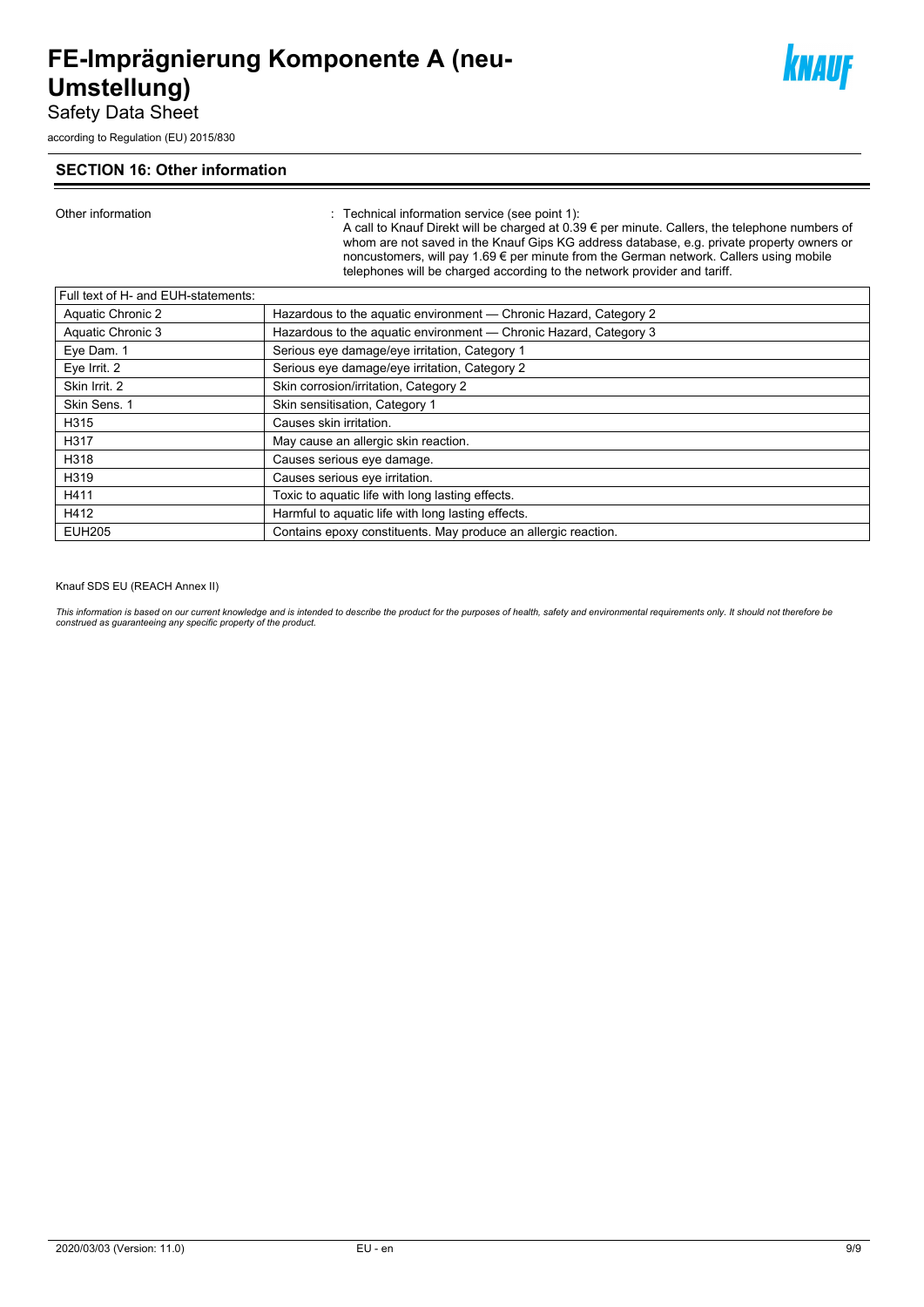

Revision date: 2020/03/03 Version: 11.0



## **SECTION 1: Identification of the substance/mixture and of the company/undertaking**

## **1.1. Product identifier**

Product form : Nixture

- 
- Product name **in the state of the Component Componente B** (neu-Umstellung) **Product** name

## **1.2. Relevant identified uses of the substance or mixture and uses advised against**

## **1.2.1. Relevant identified uses**

| Main use category            | : Professio             |
|------------------------------|-------------------------|
| Use of the substance/mixture | $\therefore$ For profes |
| Use of the substance/mixture | : Hardener              |

- : Professional use : For professional use only
- 

## **1.2.2. Uses advised against**

No additional information available

## **1.3. Details of the supplier of the safety data sheet**

## **Supplier**

Knauf Gips KG Am Bahnhof 7 97346 Iphofen - Deutschland T +49 932331-0 - F +49 932331-277 [zentrale@knauf.de](mailto:zentrale@knauf.de) -<www.knauf.de> E-mail address of competent person responsible for the SDS : [sds-info@knauf.de](mailto:sds-info@knauf.de)

#### **1.4. Emergency telephone number**

No additional information available

## **SECTION 2: Hazards identification**

## **2.1. Classification of the substance or mixture**

|                     | Classification according to Regulation (EC) No. 1272/2008 [CLP] |
|---------------------|-----------------------------------------------------------------|
| Acute Tox. 4 (Oral) | H302                                                            |
| Skin Corr. 1        | H314                                                            |
| Eye Dam. 1          | H318                                                            |
| Skin Sens. 1        | H317                                                            |
| Aquatic Chronic 2   | H411                                                            |
|                     | Full text of hazard classes and H-statements : see section 16   |

**Adverse physicochemical, human health and environmental effects** No additional information available

## **2.2. Label elements**

**Labelling according to Regulation (EC) No. 1272/2008 [CLP] Extra labelling to displayExtra classification(s) to display**  Hazard pictograms (CLP) :

Signal word (CLP)  $\qquad \qquad$ : Danger

- GHS05 GHS07 GHS09
- 
- Hazardous ingredients : Phenol, styrenated ; propylidynetrimethanol, propoxylated, reaction products with ammonia; 1,3-Benzenedimethanamine; 3-aminomethyl-3,5,5-trimethylcyclohexylamine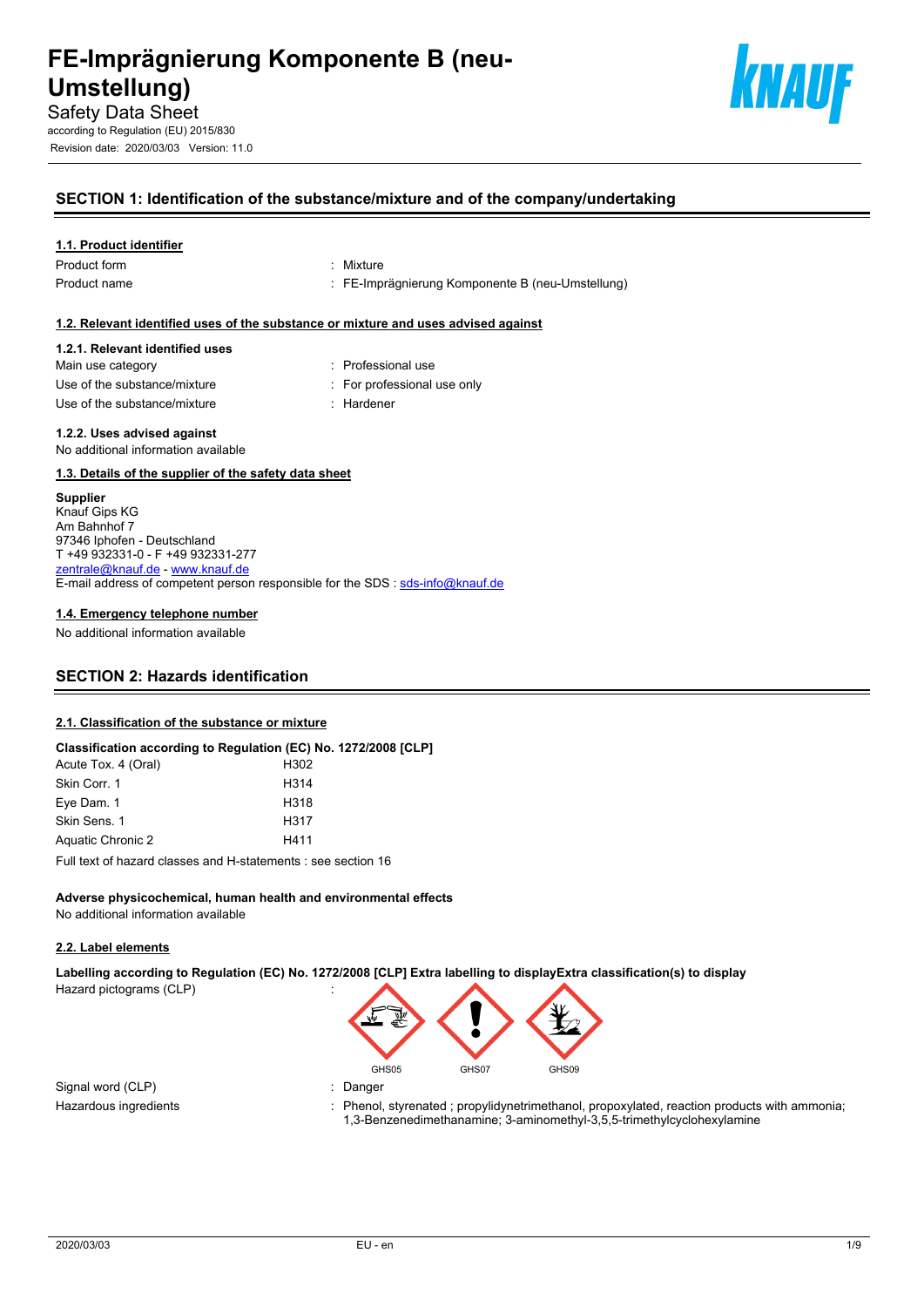## Safety Data Sheet

according to Regulation (EU) 2015/830



| Hazard statements (CLP)        | : H302 - Harmful if swallowed.<br>H314 - Causes severe skin burns and eye damage.<br>H317 - May cause an allergic skin reaction.<br>H411 - Toxic to aquatic life with long lasting effects.                                                                                                                                                                                                                                                                                                                                                                                                        |
|--------------------------------|----------------------------------------------------------------------------------------------------------------------------------------------------------------------------------------------------------------------------------------------------------------------------------------------------------------------------------------------------------------------------------------------------------------------------------------------------------------------------------------------------------------------------------------------------------------------------------------------------|
| Precautionary statements (CLP) | : P260 - Do not breathe dust/fume/gas/mist/vapours/spray.<br>P273 - Avoid release to the environment.<br>P280 - Wear protective gloves/protective clothing/eye protection/face protection.<br>P301+P330+P331 - IF SWALLOWED: Rinse mouth. Do NOT induce vomiting.<br>P303+P361+P353 - IF ON SKIN (or hair): Take off immediately all contaminated clothing.<br>Rinse skin with water<br>P305+P351+P338 - IF IN EYES: Rinse cautiously with water for several minutes. Remove<br>contact lenses, if present and easy to do. Continue rinsing.<br>P310 - Immediately call a POISON CENTER or doctor. |
| EUH-statements                 | . EUH071 - Corrosive to the respiratory tract.                                                                                                                                                                                                                                                                                                                                                                                                                                                                                                                                                     |
| Extra phrases                  | MAXIMUM VOC CONTENT LIMIT VALUES FOR PAINTS AND VARNISHES. Product<br>Subcategory: j (Type: SB): 500 g/l<br>VOC content: < $0.5$ % (< $5.15$ q/l)<br>The product is intended for professional use                                                                                                                                                                                                                                                                                                                                                                                                  |

## **2.3. Other hazards**

No additional information available

## **SECTION 3: Composition/information on ingredients**

## **3.1. Substances**

Not applicable

## **3.2. Mixtures**

| Name                                                                    | <b>Product identifier</b>                                                                               | $\%$       | <b>Classification according to</b><br><b>Regulation (EC) No.</b><br>1272/2008 [CLP]                                                                       |
|-------------------------------------------------------------------------|---------------------------------------------------------------------------------------------------------|------------|-----------------------------------------------------------------------------------------------------------------------------------------------------------|
| Phenol, styrenated                                                      | (CAS-No.) 61788-44-1<br>(EC-No.) 262-975-0<br>(REACH-no) 01-2119980970-27                               | $40 - 545$ | Skin Irrit. 2. H315<br><b>Skin Sens. 1, H317</b><br>Aquatic Chronic 2, H411                                                                               |
| propylidynetrimethanol, propoxylated, reaction products with<br>ammonia | (CAS-No.) 39423-51-3<br>(EC-No.) 500-105-6<br>(REACH-no) 01-2119556886-20                               | $30 - 35$  | Acute Tox. 4 (Oral), H302<br>Acute Tox. 4 (Dermal), H312<br>Eye Dam. 1, H318<br>Aquatic Chronic 2, H411                                                   |
| 1,3-Benzenedimethanamine                                                | (CAS-No.) 1477-55-0<br>(EC-No.) 216-032-5                                                               | $15 - 20$  | Acute Tox. 4 (Oral), H302<br>Acute Tox. 4 (Inhalation), H332<br>Skin Corr. 1B, H314<br>Eye Dam. 1, H318<br>Skin Sens, 1B, H317<br>Aquatic Chronic 3, H412 |
| 3-aminomethyl-3,5,5-trimethylcyclohexylamine                            | (CAS-No.) 2855-13-2<br>(EC-No.) 220-666-8<br>(EC Index-No.) 612-067-00-9<br>(REACH-no) 01-2119514687-32 | $10 - 515$ | Acute Tox. 4 (Oral), H302<br>Acute Tox. 4 (Dermal), H312<br>Skin Corr. 1, H314<br>Eye Dam. 1, H318<br>Skin Sens. 1, H317<br>Aquatic Chronic 3, H412       |

Full text of H-statements: see section 16

## **SECTION 4: First aid measures**

| 4.1. Description of first aid measures |                                                                                                                                                                                                                   |
|----------------------------------------|-------------------------------------------------------------------------------------------------------------------------------------------------------------------------------------------------------------------|
| First-aid measures general             | : Protection for the first aid staff. Move the affected person away from the contaminated area. In<br>case of accident or if you feel unwell, seek medical advice immediately (show the label where<br>possible). |
| First-aid measures after inhalation    | : In case of accident by inhalation: remove casualty to fresh air and keep at rest. When in doubt<br>or if symptoms are observed, get medical advice.                                                             |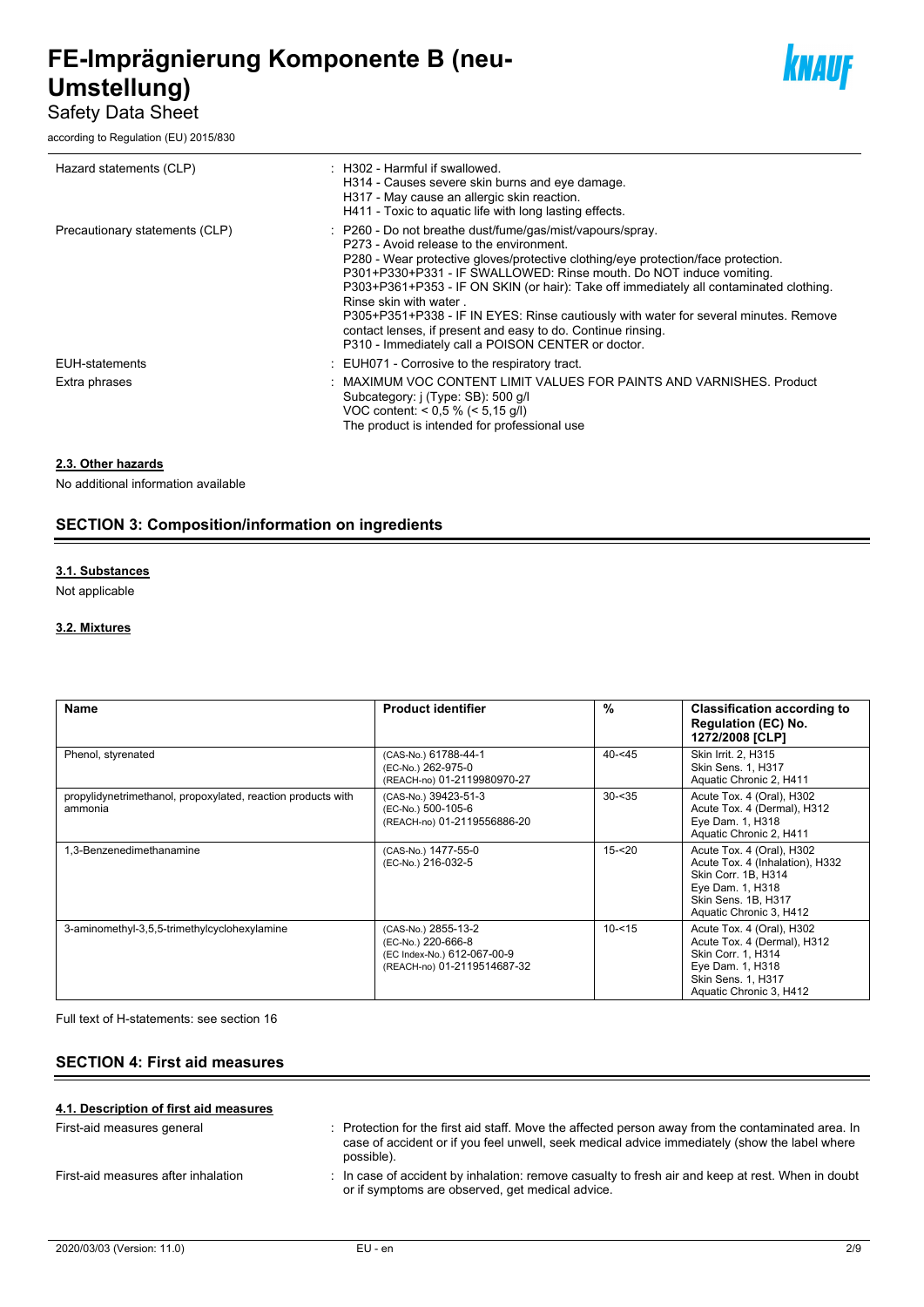Safety Data Sheet

according to Regulation (EU) 2015/830



| First-aid measures after skin contact | : After contact with skin, wash immediately and thoroughly with polyethylene glycol, followed by<br>plenty of water. Take off immediately all contaminated clothing and wash it before reuse. Take<br>medical advice. |
|---------------------------------------|-----------------------------------------------------------------------------------------------------------------------------------------------------------------------------------------------------------------------|
| First-aid measures after eye contact  | : Immediately rinse with water for a prolonged period while holding the eyelids wide open. Call a<br>physician immediately.                                                                                           |
| First-aid measures after ingestion    | : Rinse mouth out with water. Drink plenty of water. Do NOT induce vomiting. Potential adverse<br>human health effects and symptoms. Gastric perforation. Call a physician immediately.                               |

## **4.2. Most important symptoms and effects, both acute and delayed**

No additional information available

## **4.3. Indication of any immediate medical attention and special treatment needed** Treat symptomatically.

## **SECTION 5: Firefighting measures**

## **5.1. Extinguishing media**

| Suitable extinguishing media                               | : Adapt extinguishing media to the environment. Carbon dioxide (CO2). Foam. extinguishing<br>powder.                                               |
|------------------------------------------------------------|----------------------------------------------------------------------------------------------------------------------------------------------------|
| Unsuitable extinguishing media                             | high volume water jet.                                                                                                                             |
| 5.2. Special hazards arising from the substance or mixture |                                                                                                                                                    |
| Fire hazard                                                | : Not flammable.                                                                                                                                   |
| Hazardous decomposition products in case of<br>fire        | : Toxic fumes may be released.                                                                                                                     |
| 5.3. Advice for firefighters                               |                                                                                                                                                    |
| Protection during firefighting                             | : Do not attempt to take action without suitable protective equipment. Self-contained breathing<br>apparatus. Complete protective clothing.        |
| Other information                                          | : Use water spray to disperse the vapours. Do not dispose of fire-fighting water in the<br>environment. Prevent entry to sewers and public waters. |

## **SECTION 6: Accidental release measures**

| 6.1. Personal precautions, protective equipment and emergency procedures |                                                                                                                                                                |
|--------------------------------------------------------------------------|----------------------------------------------------------------------------------------------------------------------------------------------------------------|
| General measures                                                         | : Use appropriate ventilation. Do not breathe gas/fumes/vapour/spray. Avoid contact with skin,<br>eyes and clothing. Wear personal protective equipment.       |
| 6.1.1. For non-emergency personnel                                       |                                                                                                                                                                |
| Emergency procedures                                                     | : Ventilate spillage area. Avoid contact with skin and eyes. Do not breathe<br>dust/fume/gas/mist/vapours/spray.                                               |
| 6.1.2. For emergency responders                                          |                                                                                                                                                                |
| Protective equipment                                                     | : Do not attempt to take action without suitable protective equipment. For further information<br>refer to section 8: "Exposure controls/personal protection". |
| 6.2. Environmental precautions                                           |                                                                                                                                                                |
| Prevent entry to sewers and public waters.                               |                                                                                                                                                                |
|                                                                          |                                                                                                                                                                |

| 6.3. Methods and material for containment and cleaning up |                                                                                                                                                           |  |
|-----------------------------------------------------------|-----------------------------------------------------------------------------------------------------------------------------------------------------------|--|
| For containment                                           | : Contain the spilled material by bunding.                                                                                                                |  |
| Methods for cleaning up                                   | : Absorb with liquid-binding material (e.g. sand, diatomaceous earth, acid- or universal binding<br>agents). For further information refer to section 13. |  |

## **6.4. Reference to other sections**

See Heading 7. See Heading 8. See Heading 13.

## **SECTION 7: Handling and storage**

## **7.1. Precautions for safe handling**

Precautions for safe handling : Wear personal protective equipment. Do not breathe gas/fumes/vapour/spray.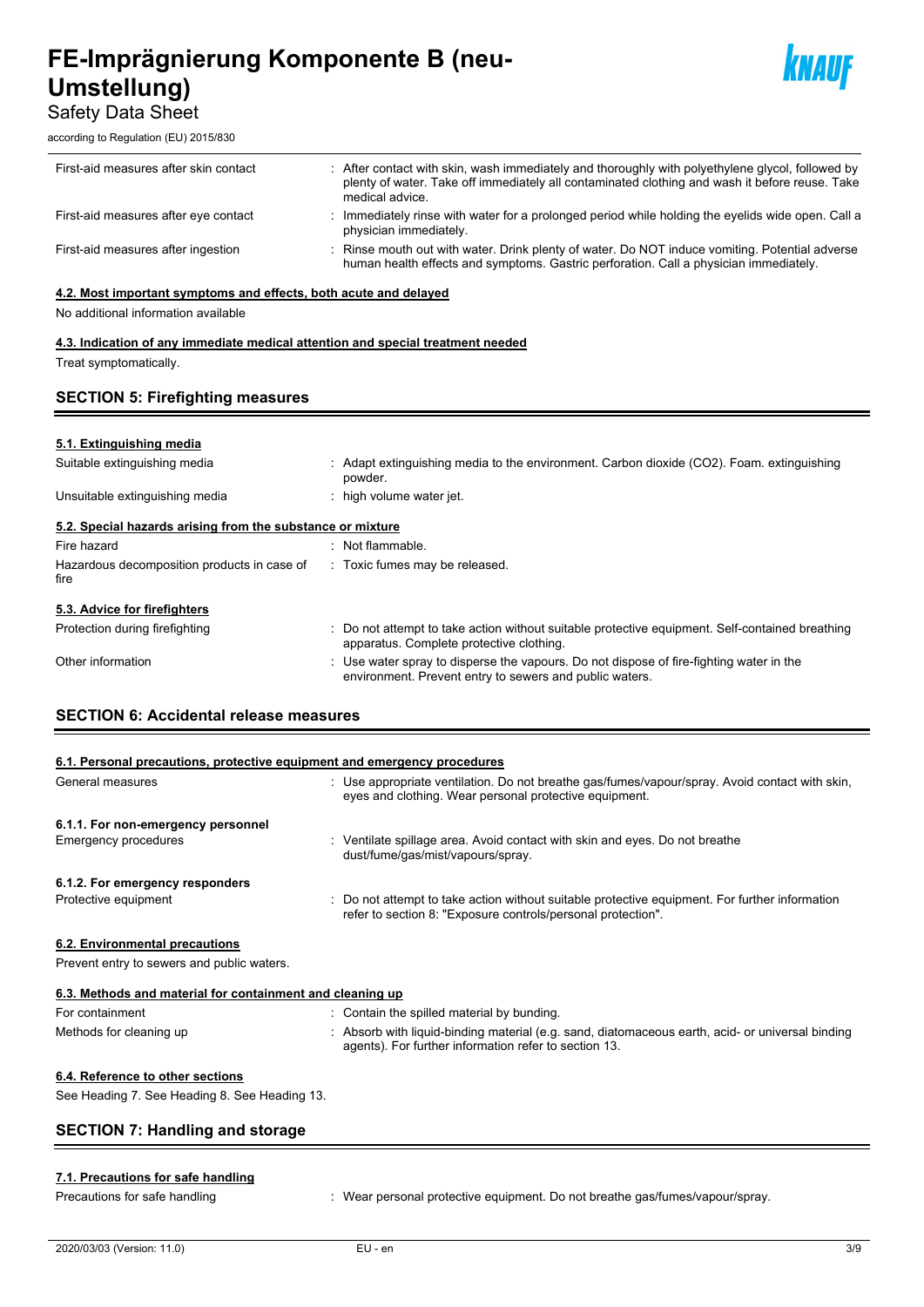Safety Data Sheet

according to Regulation (EU) 2015/830



| Hygiene measures                                                  | : Wash contaminated clothing before reuse. Contaminated work clothing should not be allowed                                                                                 |
|-------------------------------------------------------------------|-----------------------------------------------------------------------------------------------------------------------------------------------------------------------------|
|                                                                   | out of the workplace. Do not eat, drink or smoke when using this product. Always wash hands<br>after handling the product.                                                  |
| 7.2. Conditions for safe storage, including any incompatibilities |                                                                                                                                                                             |
| Storage conditions                                                | : Keep container tightly closed. Store in a place accessible by authorised persons only. Use<br>appropriate ventilation. Keep in original containers. Store in a dry place. |
| Storage temperature                                               | : 10 – 30 °C                                                                                                                                                                |
| Information on mixed storage                                      | : TRGS 510: Storage of hazardous substances in non-stationary containers.                                                                                                   |
| 7.3. Specific end use(s)                                          |                                                                                                                                                                             |

No additional information available

## **SECTION 8: Exposure controls/personal protection**

## **8.1. Control parameters**

No additional information available

#### **8.2. Exposure controls**

#### **Appropriate engineering controls:**

If local exhaust ventilation is not possible or not sufficient, the entire working area must be ventilated by technical means. Do not breathe gas/fumes/vapour/spray.

#### **Hand protection:**

Impermeable protective gloves. Choosing the proper glove is a decision that depends not only on the type of material, but also on other quality features, which differ for each manufacturer. Gloves must be replaced after each use and whenever signs of wear or perforation appear

| <b>Type</b>                                                                        | <b>Material</b>                       | Permeation            | Thickness (mm) | <b>Penetration</b> | Standard          |
|------------------------------------------------------------------------------------|---------------------------------------|-----------------------|----------------|--------------------|-------------------|
| protective gloves,<br>Long term exposure                                           | Viton                                 | $2$ ( $>$ 30 minutes) | 0,4            |                    | <b>EN ISO 374</b> |
| Chemically resistant<br>protective gloves,<br>Short term exposure,<br>Splash guard | Butyl rubber, Nitrile<br>rubber (NBR) |                       | 0,4            |                    | <b>EN ISO 374</b> |

#### **Eye protection:**

Protective goggles

| <b>Type</b>           | Use | אטופ | $0.4 - 0.4 - 0.4$ |
|-----------------------|-----|------|-------------------|
| Sealed safety goggles |     |      |                   |

#### **Skin and body protection:**

safety foot-wear. Rubber apron, boots. Long sleeved protective clothing

| <b>Type</b>         | <b>Standard</b> |
|---------------------|-----------------|
| safety foot-wear    | EN ISO 20345    |
| Rubber apron, boots | EN 14605        |

#### **Respiratory protection:**

In case of inadequate ventilation wear respiratory protection. Approved organic vapour respirator

| <b>Device</b>                   | <b>Filter type</b>                                     | <b>Condition</b>                                                                       | <b>Standard</b> |
|---------------------------------|--------------------------------------------------------|----------------------------------------------------------------------------------------|-----------------|
| Breathing apparatus with filter | Type A - High-boiling ( $>65$ °C)<br>organic compounds | In case of inadequate ventilation<br>wear respiratory protection,<br>Vapour protection | EN 14387        |

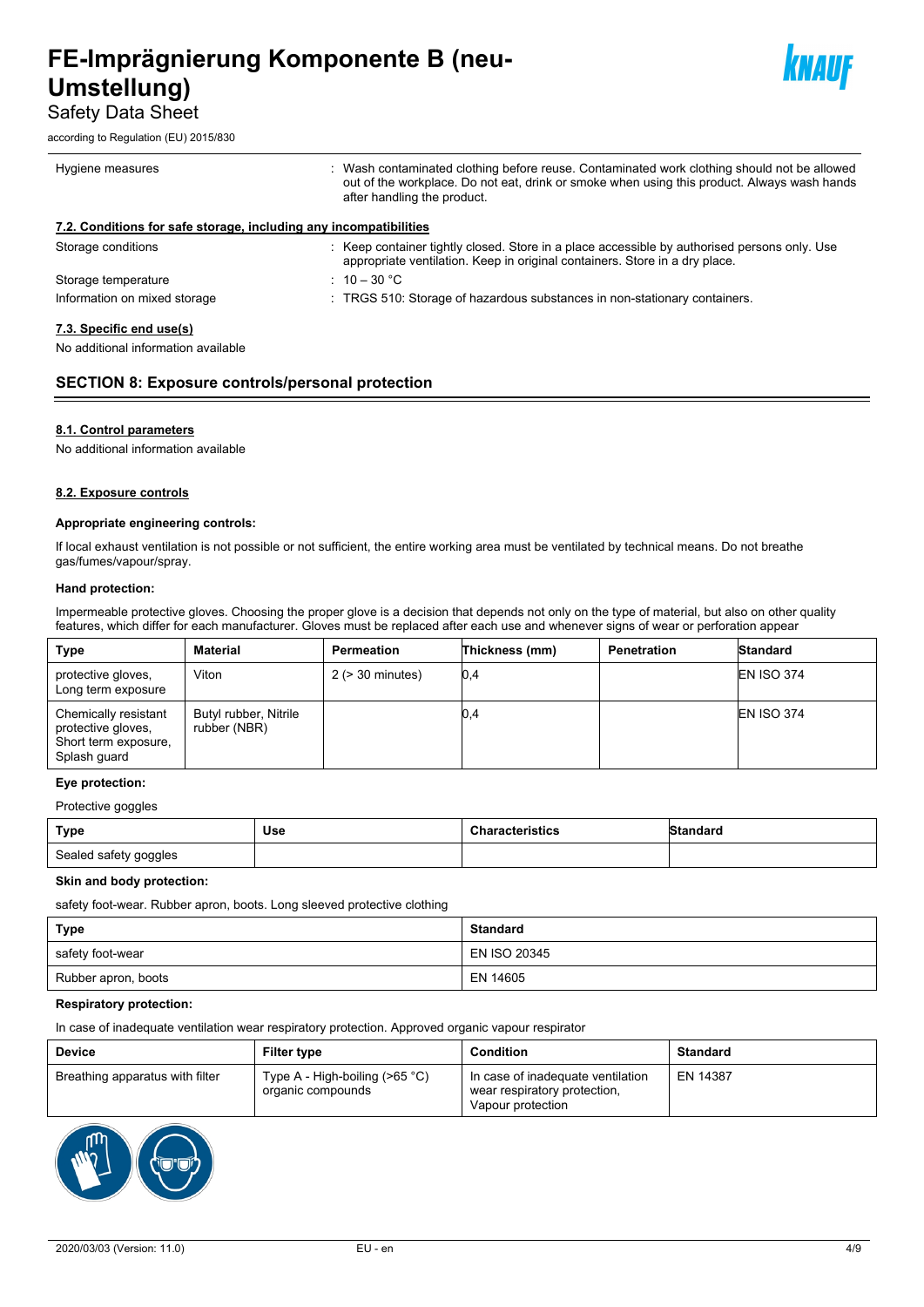according to Regulation (EU) 2015/830

#### **Environmental exposure controls:**

Avoid release to the environment.

#### **Other information:**

Do not drink, eat or smoke in the workplace. Always wash hands and face immediately after handling this product, and once again before leaving the workplace. Take off immediately all contaminated clothing.

## **SECTION 9: Physical and chemical properties**

#### **9.1. Information on basic physical and chemical properties**

| Physical state                                  | t | Liquid                                        |
|-------------------------------------------------|---|-----------------------------------------------|
| Colour                                          |   | amber                                         |
| Odour                                           |   | Amine-like.                                   |
| Odour threshold                                 |   | No data available                             |
| рH                                              |   | No data available                             |
| Relative evaporation rate (butylacetate=1)      |   | No data available                             |
| Melting point                                   |   | No data available                             |
| Freezing point                                  |   | No data available                             |
| Boiling point                                   |   | No data available                             |
| Flash point                                     |   | : 112 °C                                      |
| Auto-ignition temperature                       |   | No data available                             |
| Decomposition temperature                       |   | No data available                             |
| Flammability (solid, gas)                       |   | No data available                             |
| Vapour pressure                                 |   | No data available                             |
| Relative vapour density at 20 °C                |   | No data available                             |
| Relative density                                |   | No data available                             |
| Density                                         |   | $\approx$ 1,03 g/cm <sup>3</sup> (ISO 2811-2) |
| Solubility                                      |   | No data available                             |
| Partition coefficient n-octanol/water (Log Pow) |   | No data available                             |
| Viscosity, kinematic                            |   | No data available                             |
| Viscosity, dynamic                              |   | 310 - 465 mPa·s (ISO 2884-1)                  |
| <b>Explosive properties</b>                     |   | No data available                             |
| Oxidising properties                            |   | : No data available                           |
| <b>Explosive limits</b>                         |   | No data available                             |
| 9.2. Other information                          |   |                                               |
| VOC content                                     |   | $<$ 0,5 % ( $<$ 5,15 g/l)                     |

## **SECTION 10: Stability and reactivity**

#### **10.1. Reactivity**

The product is non-reactive under normal conditions of use, storage and transport.

#### **10.2. Chemical stability**

The product is stable at normal handling and storage conditions.

#### **10.3. Possibility of hazardous reactions**

None under normal use.

#### **10.4. Conditions to avoid**

None under recommended storage and handling conditions (see section 7).

#### **10.5. Incompatible materials**

Acids. Oxidizing agent.

#### **10.6. Hazardous decomposition products**

No hazardous decomposition products known.

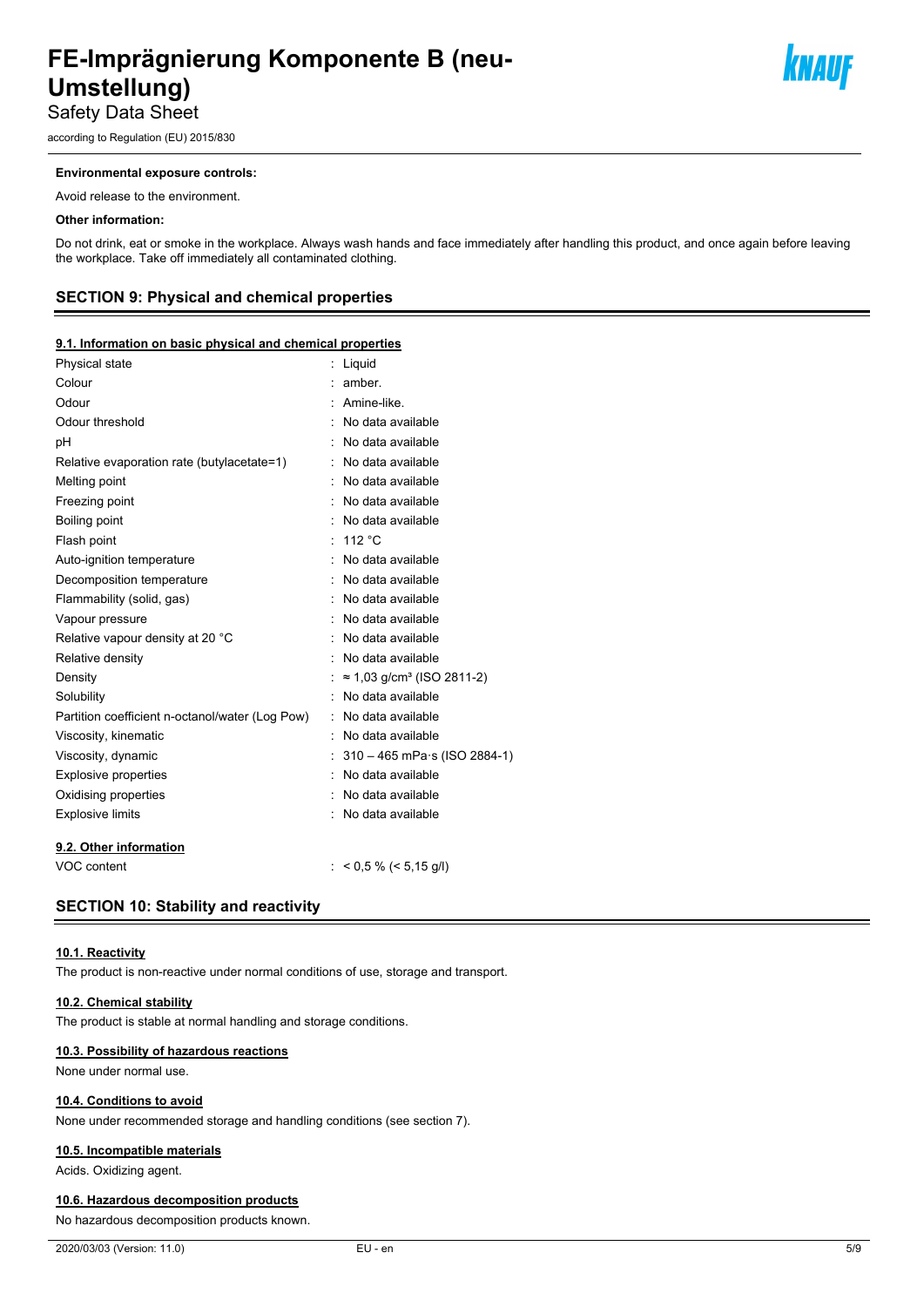## **SECTION 11: Toxicological information**

## **11.1. Information on toxicological effects**

| Acute toxicity                                                                    | : Harmful if swallowed.  |  |
|-----------------------------------------------------------------------------------|--------------------------|--|
| ATE CLP (oral)                                                                    | 802,806 mg/kg bodyweight |  |
| propylidynetrimethanol, propoxylated, reaction products with ammonia (39423-51-3) |                          |  |
| LD50 oral rat                                                                     | 550 mg/kg (Rat)          |  |
| LD50 dermal rabbit                                                                | 401 mg/kg (Rabbit)       |  |

| 3-aminomethyl-3,5,5-trimethylcyclohexylamine (2855-13-2) |                                                                                                                                    |  |  |
|----------------------------------------------------------|------------------------------------------------------------------------------------------------------------------------------------|--|--|
| LD50 oral rat                                            | 1030 mg/kg (Equivalent or similar to OECD 401, Rat, Male, Experimental value, Oral, 14<br>day(s))                                  |  |  |
| LD50 dermal rat                                          | > 2000 mg/kg bodyweight (OECD 402: Acute Dermal Toxicity, 24 h, Rat, Male / female,<br>Experimental value, Dermal, 14 day(s))      |  |  |
| LC50 inhalation rat (mq/l)                               | > 5,01 mg/l (OECD 403: Acute Inhalation Toxicity, 4 h, Rat, Male / female, Experimental value,<br>Inhalation (aerosol), 14 day(s)) |  |  |
| Skin corrosion/irritation                                | Causes severe skin burns.                                                                                                          |  |  |
| Serious eye damage/irritation                            | : Causes serious eye damage.                                                                                                       |  |  |
| Respiratory or skin sensitisation                        | May cause an allergic skin reaction.                                                                                               |  |  |
| Germ cell mutagenicity                                   | $\therefore$ Not classified                                                                                                        |  |  |
| Carcinogenicity                                          | $\therefore$ Not classified                                                                                                        |  |  |
| Reproductive toxicity                                    | $\therefore$ Not classified                                                                                                        |  |  |
| STOT-single exposure                                     | $\therefore$ Not classified                                                                                                        |  |  |
| STOT-repeated exposure                                   | : Not classified                                                                                                                   |  |  |
| Aspiration hazard                                        | Not classified                                                                                                                     |  |  |

## **SECTION 12: Ecological information**

## **12.1. Toxicity**

| Phenol, styrenated (61788-44-1) |                                                    |  |  |  |
|---------------------------------|----------------------------------------------------|--|--|--|
| EC50 Daphnia 1                  | > 0,249 mg/l (48 h, Daphnia sp., Literature study) |  |  |  |
| EC50 72h algae (1)              | 0,326 mg/l (Algae, Literature study)               |  |  |  |
| Threshold limit algae 1         | 0,326 mg/l (EC50; 72 h; Algae)                     |  |  |  |
| Threshold limit algae 2         | 0,14 mg/l (NOEC; 72 h; Algae)                      |  |  |  |

| propylidynetrimethanol, propoxylated, reaction products with ammonia (39423-51-3) * |  |  |  |  |
|-------------------------------------------------------------------------------------|--|--|--|--|
| 13 mg/l 48 h; Daphnia magna (OECD 202)<br>EC50 Daphnia 1                            |  |  |  |  |
| 4.4 mg/l 72 h; Pseudokirchnerella subcapitata (OECd 201)<br>ErC50 (algae)           |  |  |  |  |

| 3-aminomethyl-3,5,5-trimethylcyclohexylamine (2855-13-2) |                                                                                                             |  |  |  |
|----------------------------------------------------------|-------------------------------------------------------------------------------------------------------------|--|--|--|
| LC50 fish 1                                              | 110 mg/l (EU Method C.1, 96 h, Leuciscus idus, Semi-static system, Fresh water,<br>Experimental value, GLP) |  |  |  |
| EC50 Daphnia 1                                           | 23 mg/l 48 h; Daphnia magna (OECD 202)                                                                      |  |  |  |
| $EC50$ 72h algae $(1)$                                   | 37 mg/l (EU Method C.3, Desmodesmus subspicatus, Static system, Fresh water,<br>Experimental value, GLP)    |  |  |  |
| ErC50 (algae)                                            | 37 mg/l 72 h; Desmodesmus subspicatus                                                                       |  |  |  |

## **12.2. Persistence and degradability**

| Phenol,<br>(61788-44-1)<br>. styrenated |                                                                                  |
|-----------------------------------------|----------------------------------------------------------------------------------|
| Persistence and degradability           | Biodegradability in soil: no data available. Not readily biodegradable in water. |
|                                         |                                                                                  |

| propylidynetrimethanol, propoxylated, reaction products with ammonia (39423-51-3) |  |  |  |  |  |
|-----------------------------------------------------------------------------------|--|--|--|--|--|
| Persistence and degradability<br>Biodegradability in water: no data available.    |  |  |  |  |  |

## **3-aminomethyl-3,5,5-trimethylcyclohexylamine (2855-13-2)** Persistence and degradability Not readily biodegradable in water.

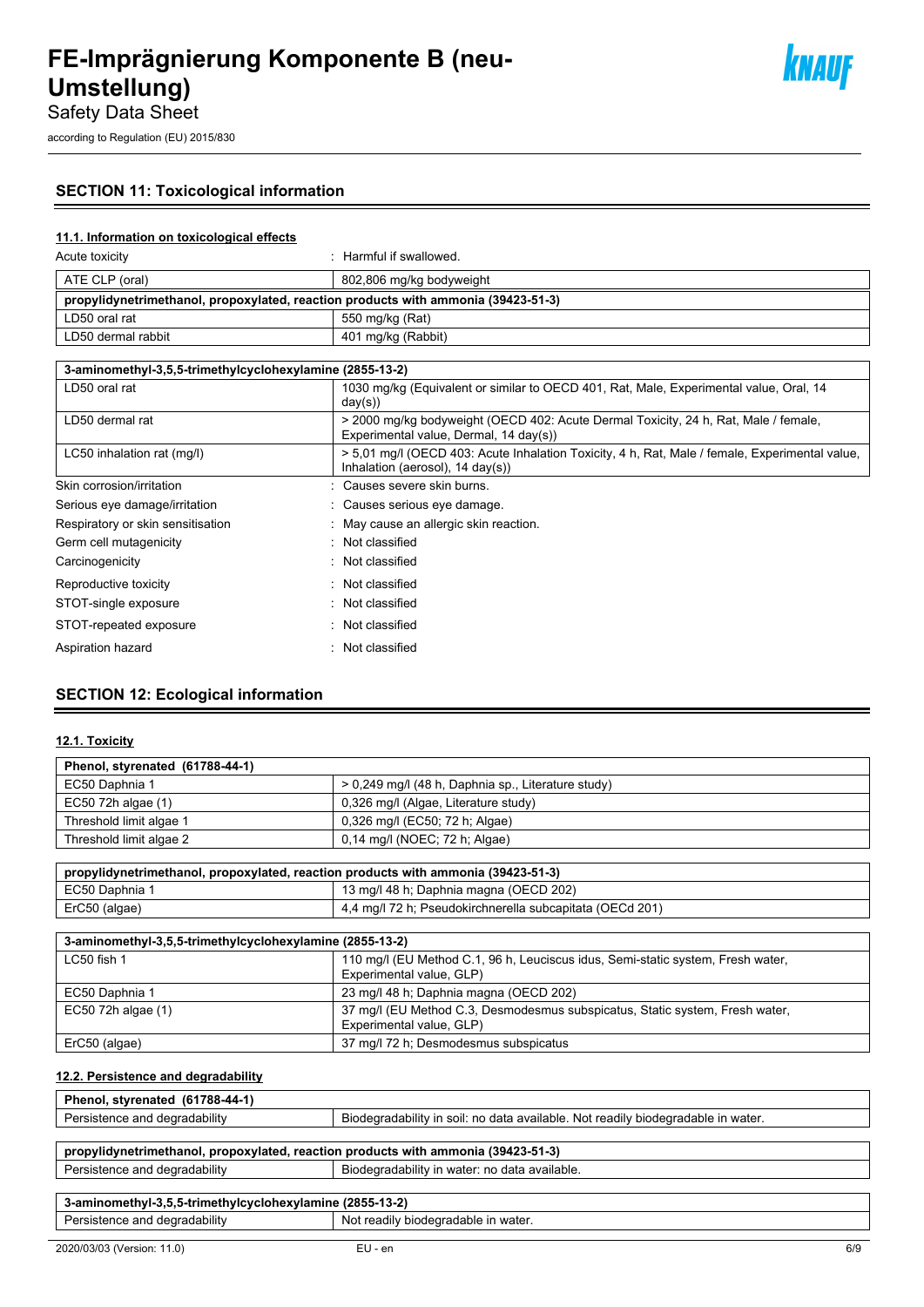

according to Regulation (EU) 2015/830

## **12.3. Bioaccumulative potential**

| Phenol, styrenated (61788-44-1)                                                   |                                                                                                               |  |  |  |
|-----------------------------------------------------------------------------------|---------------------------------------------------------------------------------------------------------------|--|--|--|
| Partition coefficient n-octanol/water (Log Pow)                                   | 6.24 – 7.77 (Experimental value, OECD 123: Partition Coefficient (1-Octanol/Water): Slow-<br>Stirring Method) |  |  |  |
| Bioaccumulative potential                                                         | High potential for bioaccumulation (Log Kow > 5).                                                             |  |  |  |
|                                                                                   |                                                                                                               |  |  |  |
| propylidynetrimethanol, propoxylated, reaction products with ammonia (39423-51-3) |                                                                                                               |  |  |  |

Bioaccumulative potential and a No bioaccumulation data available.

| 3-aminomethyl-3,5,5-trimethylcyclohexylamine (2855-13-2)                                                                                                         |                                                    |  |  |
|------------------------------------------------------------------------------------------------------------------------------------------------------------------|----------------------------------------------------|--|--|
| 3.16 (BCFWIN, QSAR)<br>BCF other aquatic organisms 1                                                                                                             |                                                    |  |  |
| Partition coefficient n-octanol/water (Log Pow)<br>0,99 (Experimental value, OECD 107: Partition Coefficient (n-octanol/water): Shake Flask<br>Method, $23 °C$ ) |                                                    |  |  |
| Bioaccumulative potential                                                                                                                                        | Low potential for bioaccumulation (Log Kow $<$ 4). |  |  |

## **12.4. Mobility in soil**

| Phenol, styrenated (61788-44-1)                                         |                                                        |  |  |
|-------------------------------------------------------------------------|--------------------------------------------------------|--|--|
| Ecology - soil                                                          | No (test) data on mobility of the substance available. |  |  |
| 3-aminomethyl-3,5,5-trimethylcyclohexylamine (2855-13-2)                |                                                        |  |  |
| Surface tension                                                         | 3,47 N/m (23 °C)                                       |  |  |
| Partition coefficient n-octanol/water (Log Koc)<br>2,97 (log Koc, QSAR) |                                                        |  |  |
| Ecology - soil                                                          | Low potential for adsorption in soil.                  |  |  |

## **12.5. Results of PBT and vPvB assessment**

| Component                                    |                                                                                        |
|----------------------------------------------|----------------------------------------------------------------------------------------|
| 3-aminomethyl-3,5,5-trimethylcyclohexylamine | This substance/mixture does not meet the PBT criteria of REACH regulation, annex XIII  |
| (2855-13-2)                                  | This substance/mixture does not meet the vPvB criteria of REACH regulation, annex XIII |

## **12.6. Other adverse effects**

No additional information available

## **SECTION 13: Disposal considerations**

## **13.1. Waste treatment methods**

| Sewage disposal recommendations            | : Do not allow into drains or water courses.                                                                                                                                               |
|--------------------------------------------|--------------------------------------------------------------------------------------------------------------------------------------------------------------------------------------------|
| Product/Packaging disposal recommendations | This material and its container must be disposed of as hazardous waste. Handle uncleaned<br>empty containers as full ones.                                                                 |
| Additional information                     | : Avoid sub-soil penetration. Disposal must be done according to official regulations.                                                                                                     |
| European List of Waste (LoW) code          | : 08 01 11* - waste paint and varnish containing organic solvents or other dangerous substances<br>15 01 10 $*$ - packaging containing residues of or contaminated by dangerous substances |

## **SECTION 14: Transport information**

| In accordance with ADR / RID / IMDG / IATA / ADN                                                                             |                                                                                                                              |                                                                                                                              |                                                                                                                              |                                                                                                                              |  |  |  |  |
|------------------------------------------------------------------------------------------------------------------------------|------------------------------------------------------------------------------------------------------------------------------|------------------------------------------------------------------------------------------------------------------------------|------------------------------------------------------------------------------------------------------------------------------|------------------------------------------------------------------------------------------------------------------------------|--|--|--|--|
| <b>ADR</b>                                                                                                                   | <b>IMDG</b>                                                                                                                  | <b>IATA</b>                                                                                                                  | <b>ADN</b>                                                                                                                   | <b>RID</b>                                                                                                                   |  |  |  |  |
| 14.1. UN number                                                                                                              |                                                                                                                              |                                                                                                                              |                                                                                                                              |                                                                                                                              |  |  |  |  |
| 2735                                                                                                                         | 2735                                                                                                                         | 2735                                                                                                                         | 2735                                                                                                                         | 2735                                                                                                                         |  |  |  |  |
| 14.2. UN proper shipping name                                                                                                |                                                                                                                              |                                                                                                                              |                                                                                                                              |                                                                                                                              |  |  |  |  |
| POLYAMINES, LIQUID,<br>CORROSIVE, N.O.S. (1,3-<br>Benzenedimethanamine:<br>3-aminomethyl-3,5,5-<br>trimethylcyclohexylamine) | POLYAMINES, LIQUID,<br>CORROSIVE, N.O.S. (1,3-<br>Benzenedimethanamine:<br>3-aminomethyl-3,5,5-<br>trimethylcyclohexylamine) | Polyamines, liquid,<br>corrosive, n.o.s. (1,3-<br>Benzenedimethanamine:<br>3-aminomethyl-3,5,5-<br>trimethylcyclohexylamine) | POLYAMINES, LIQUID,<br>CORROSIVE, N.O.S. (1,3-<br>Benzenedimethanamine:<br>3-aminomethyl-3,5,5-<br>trimethylcyclohexylamine) | POLYAMINES, LIQUID,<br>CORROSIVE, N.O.S. (1,3-<br>Benzenedimethanamine:<br>3-aminomethyl-3,5,5-<br>trimethylcyclohexylamine) |  |  |  |  |
| 14.3. Transport hazard class(es)                                                                                             |                                                                                                                              |                                                                                                                              |                                                                                                                              |                                                                                                                              |  |  |  |  |
| 8                                                                                                                            | 8                                                                                                                            | 8                                                                                                                            | 8                                                                                                                            | 8                                                                                                                            |  |  |  |  |

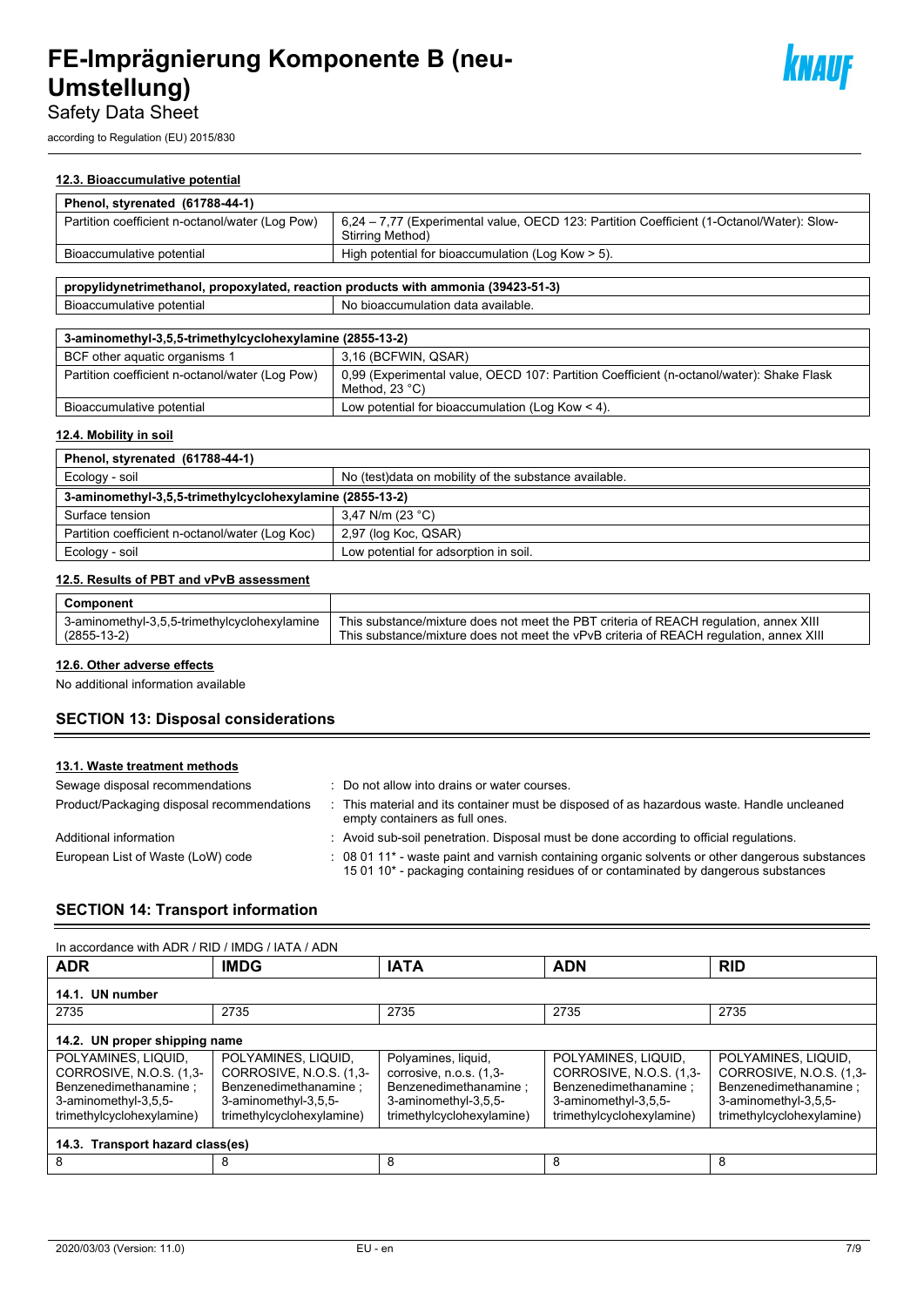

Safety Data Sheet

according to Regulation (EU) 2015/830

**14.6. Special precautions for user**

| <b>ADR</b>                             | <b>IMDG</b>                                                    | <b>IATA</b>                           | <b>ADN</b>                            | <b>RID</b>                             |  |  |
|----------------------------------------|----------------------------------------------------------------|---------------------------------------|---------------------------------------|----------------------------------------|--|--|
| 8                                      |                                                                |                                       |                                       |                                        |  |  |
| 14.4. Packing group                    |                                                                |                                       |                                       |                                        |  |  |
| Ш                                      | Ш                                                              | Ш                                     | Ш                                     | Ш                                      |  |  |
| 14.5. Environmental hazards            |                                                                |                                       |                                       |                                        |  |  |
| Dangerous for the<br>environment: Yes  | Dangerous for the<br>environment: Yes<br>Marine pollutant: Yes | Dangerous for the<br>environment: Yes | Dangerous for the<br>environment: Yes | Dangerous for the<br>environment : Yes |  |  |
| No supplementary information available |                                                                |                                       |                                       |                                        |  |  |

## **- Overland transport** Classification code (ADR) : C7 Limited quantities (ADR) : 1l Excepted quantities (ADR) : E2 Transport category (ADR) **:** 2 Tunnel restriction code (ADR) : E **- Transport by sea** No data available **- Air transport** PCA Excepted quantities (IATA) : E2 PCA limited quantity max net quantity (IATA) : 0.5L **- Inland waterway transport** Classification code (ADN) : C7 Limited quantities (ADN) : 1 L Excepted quantities (ADN) : E2 **- Rail transport** Classification code (RID) : C7 Limited quantities (RID) : 1L Excepted quantities (RID) **EXCEPTED EXCEPTED EXCEPTED EXCEPTED EXCEPTED EXCEPTED** Transport category (RID) : 2

## **14.7. Transport in bulk according to Annex II of Marpol and the IBC Code**

Not applicable

## **SECTION 15: Regulatory information**

## **15.1. Safety, health and environmental regulations/legislation specific for the substance or mixture**

## **15.1.1. EU-Regulations**

Contains no REACH substances with Annex XVII restrictions Contains no substance on the REACH candidate list Contains no REACH Annex XIV substances

| VOC content        | $:$ < 0,5 % (< 5,15 g/l) |
|--------------------|--------------------------|
| Seveso Information | ∴ F2                     |

## **15.1.2. National regulations**

No additional information available